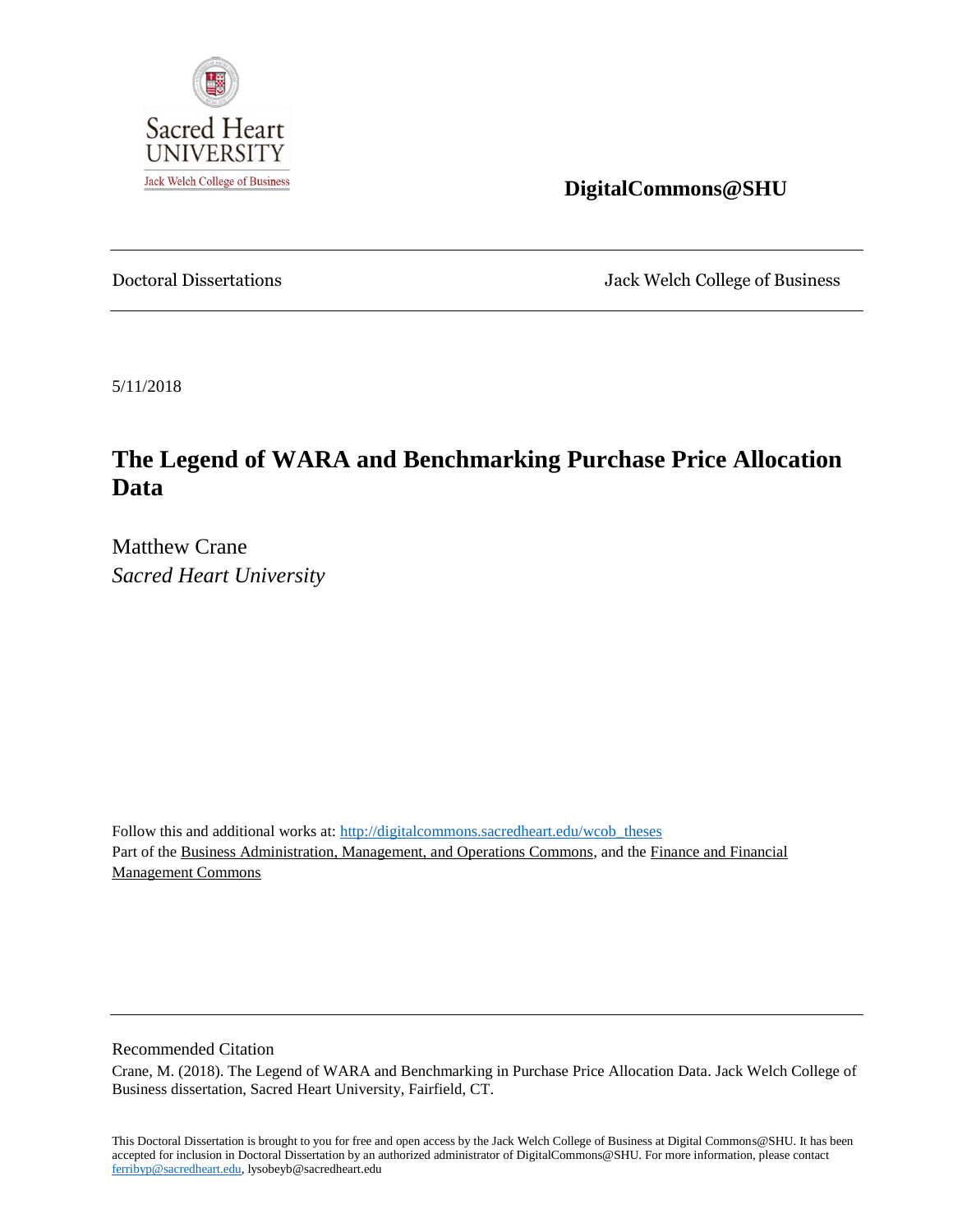## **DISSERTATION** Number DBA 05/2018

### **The Legend of WARA and Benchmarking Purchase Price Allocation Data**

Submitted by

### **Matthew Crane**

Doctor of Business Administration in Finance Program

In partial fulfillment of the requirements

For the degree of Doctor of Business Administration in Finance

Sacred Heart University, Jack Welch College of Business

Fairfield, Connecticut

Presented: May 7, 2018

Dissertation Supervisor: Dr. Lucjan T. Orlowski Signa

|  |  | dure: Anj-1.000 |  |
|--|--|-----------------|--|
|--|--|-----------------|--|

Committee Member: Dr. Linda Hughen Signature:

Committee Member: Dr. Carlos F. Liard-Muriente Signature: \_\_\_\_\_\_\_\_\_\_\_\_\_\_\_\_\_\_\_\_\_\_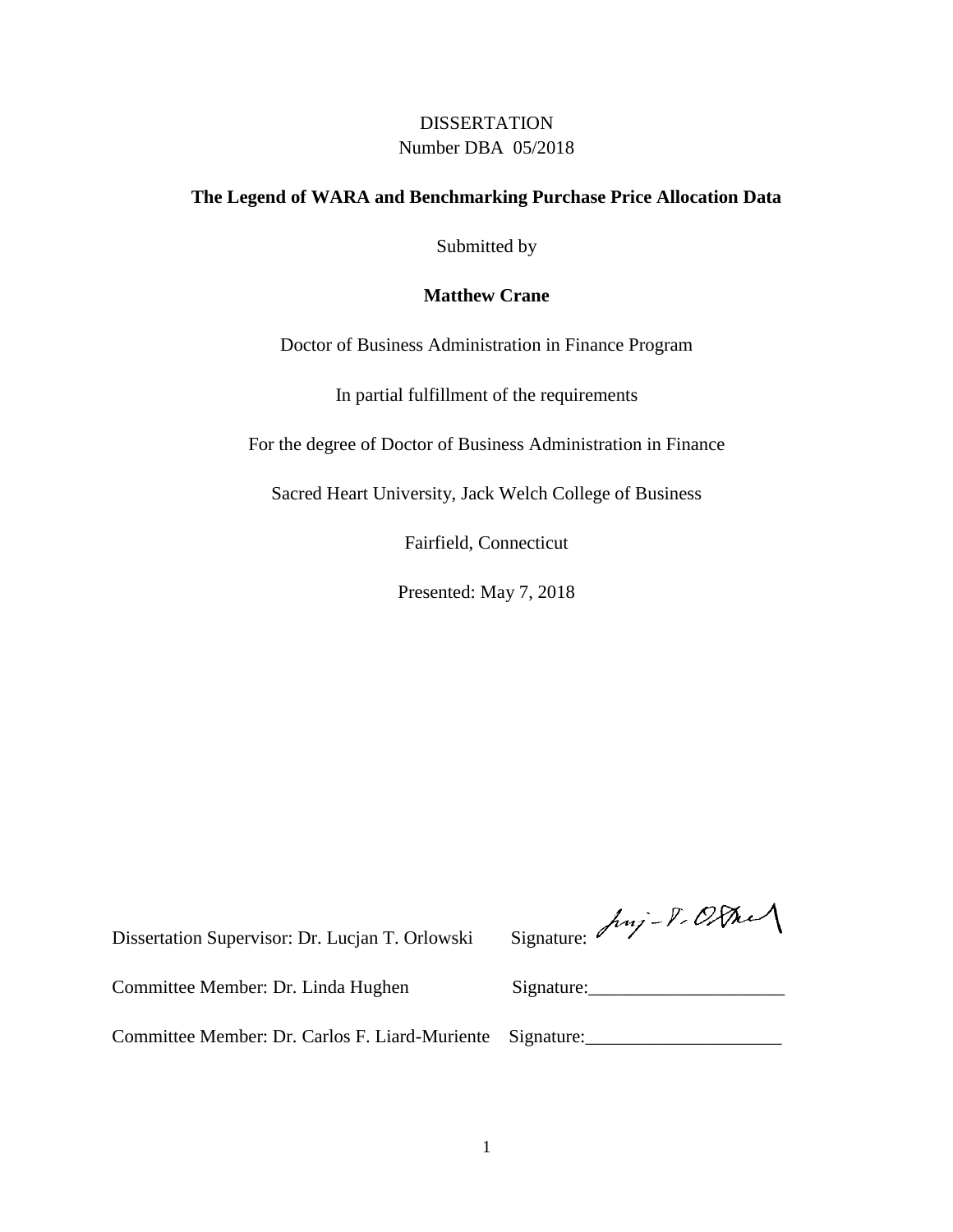#### **Doctor of Business Administration in Finance**

*Doctoral Dissertation Paper*

## **The Legend of WARA and Benchmarking Purchase Price Allocation Data**

#### Matthew Crane

(Sacred Heart University)

#### **Abstract:**

This paper examines the relationship of the relative weightings of intangible assets recorded in purchase price allocations by industry based upon a weighted average rate of return ("WARA") framework to determine if there is a statistical relationship between the value weightings and discount rates and if benchmarking the value weightings to industry data can be used as a reliable indicator of reasonableness. Both the WARA process and benchmarking assume that the relative values of intangibles impact the discount rate selected or that there is commonality in the industry ratios. Intuitively, the use of WARA and Benchmarking for financial reporting both make sense. Yet, based upon private company data examined, the relative value weightings of intangible assets generally do not have a relationship with the implied discount rate from private company transaction data and benchmarking does not support the values. Although these findings note the current WARA process is flawed, it is established practice for financial reporting. Yet, the development of WARA can be improved by using market data and assessing the variation to support a selection of discount rates in conformity with accounting guidance. Consequently, this paper outlines the problem with the WARA methodology, as well as a policy recommendation to improve the process.

Keywords: benchmarking intangibles; intangible discount rates; fair value; purchase price allocation; weighted average cost of capital; weighted average return on assets.

JEL Classification: G12, G32, G34, M41, M42.

Disclaimer: The views expressed in this presentation are my own and do not in any way represent those of my employer Marshall & Stevens, Inc.

May 7, 2018

Dissertation Mentor: Lucjan T. Orlowski, Ph.D.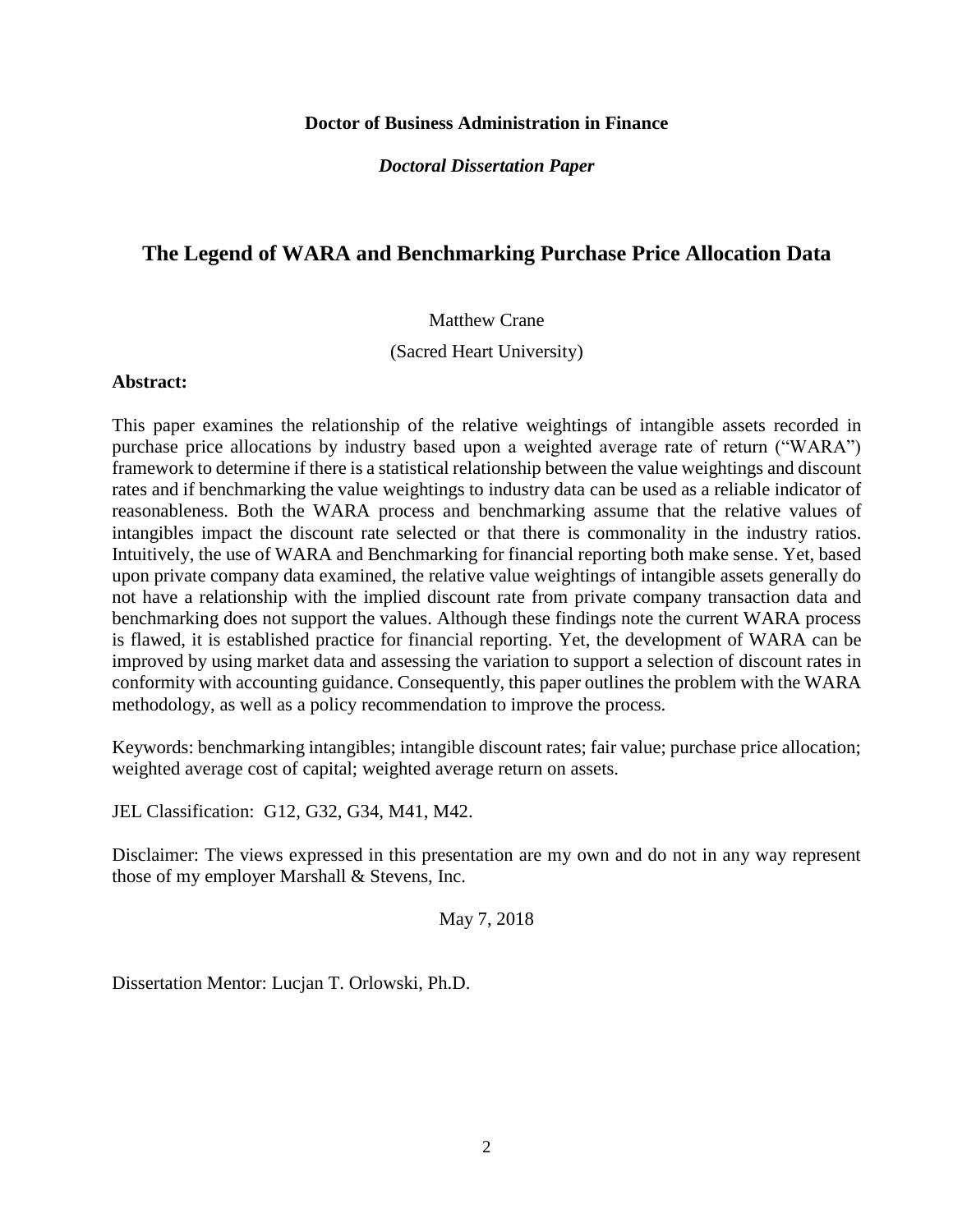#### **I. Introduction**

 $\overline{a}$ 

Although, intangible assets such as non-competes, technology, brands, customer relationship and others are recognized for financial reporting purposes<sup>1</sup>, the methodology used for purchase price allocations is problematic. A purchase price allocation assigns value to the individual assets and liabilities acquired in a business combination. Under current valuation guidance, a subjective method known as the weighted average return on assets ("WARA") is applied. WARA assumes that sum of the relative values or "weightings" of all assets (monetary, tangible and intangible) multiplied by their respective rates of return should reconcile back to the weighted average cost of capital ("WACC"), the discount rate associated with the Business Enterprise.<sup>2</sup> Accordingly, the relative value weightings of intangibles and the selected discount rates are key considerations. Benchmarking or the comparison of the relative values of the intangibles as a percentage of assets or purchase price consider is also used in the audit process. WARA and Benchmarking are both considered tests of reasonableness under audit standards.

Intangibles as an asset class do not trade within organized markets, such as NASDAQ or New York Stock Exchange or in secondary markets such as over the counter (OTC). In general, intangibles are licensed or leased between parties in private transactions or acquired through mergers and acquisition transactions. Given the lack of data for intangibles, the selection of data to use in the valuation process is highly subjective.

<sup>&</sup>lt;sup>1</sup> Intangibles are valued for Business Combinations, Impairment Testing and as Assets under the Financial Accounting Standards Board's Accounting Standard Codifications Codes Nos. 350, 805 and 820.

<sup>2</sup> Business Enterprise is defined by the International Valuation Standards as a "A commercial, industrial, service, or investment entity (or a combination thereof) pursuing an economic activity." It is considered either the sum of the market values of equity and net debt or the sum of net working capital, tangible and intangible assets.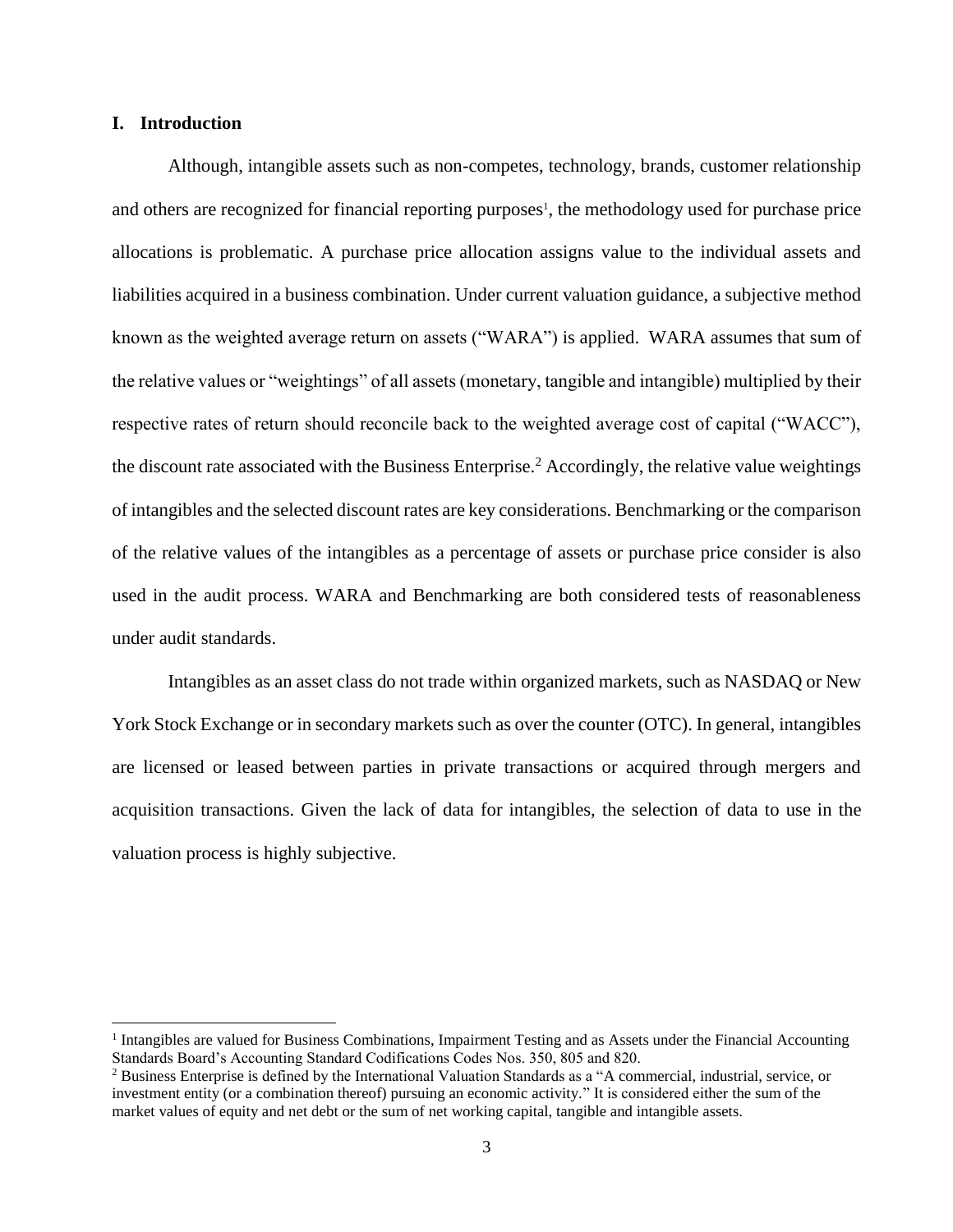#### **II. WARA Process Explained**

To properly identify the problem with WARA, a discussion of what exactly how discount rates for intangibles are determined is necessary. An example of an intangible valuation is the best way to accomplish this. Exhibits detailing a sample valuation are attached as Appendices at the end of this paper.

The methodologies to value intangibles can be extensive, but in general there are three approaches to value assets - the income, market and cost approaches. The income approach is based upon a principal of anticipated economic benefits. The market approach is based upon a principal of substitution, where by alternatives are considered. The cost or "asset" approach is based upon the principal of cost avoidance. Within the income approach, the discounted cash flow ("DCF") method and its variants are most commonly used. Since market indications for intangibles are rare, the market approach is generally not applied, but the income and cost approaches are often applied. This paper focuses primarily on the income approach and its principal input the discount rate.

In **Exhibit 1**, a valuation of a brand or "Trade Name" acquired in a transaction of an Enterprise<sup>3</sup> is performed using an income approach known as the relief from royalty method, a variant of the DCF method. The key inputs to the valuation are revenue, revenue growth, a royalty rate, taxes, and a present value factor ("PV Factor") based upon a selected discount rate. As intangibles are amortized for tax purposes over fifteen years<sup>4</sup>, a tax amortization benefit ('TAB'') is also applied. This  $TAB<sup>5</sup>$  provides additional value as the buyer is allowed an amortization deduction, which reduces taxes.

 $\overline{a}$ 

 $3$  Enterprise is considered to be the market value of equity plus net debt (Debt minus Cash). See International Valuation Standards Council's Glossary.

<sup>&</sup>lt;sup>4</sup> Internal Revenue Code §197 provides for an amortization period of fifteen years, regardless of the type of intangible.

<sup>&</sup>lt;sup>5</sup> A TAB is calculated using the following formula:  $TAB = \frac{15}{145 \times 8.655 \text{ Hz}}$  $[15-(\Sigma \ Cash \ Flow \ Factor \ x \ t)]$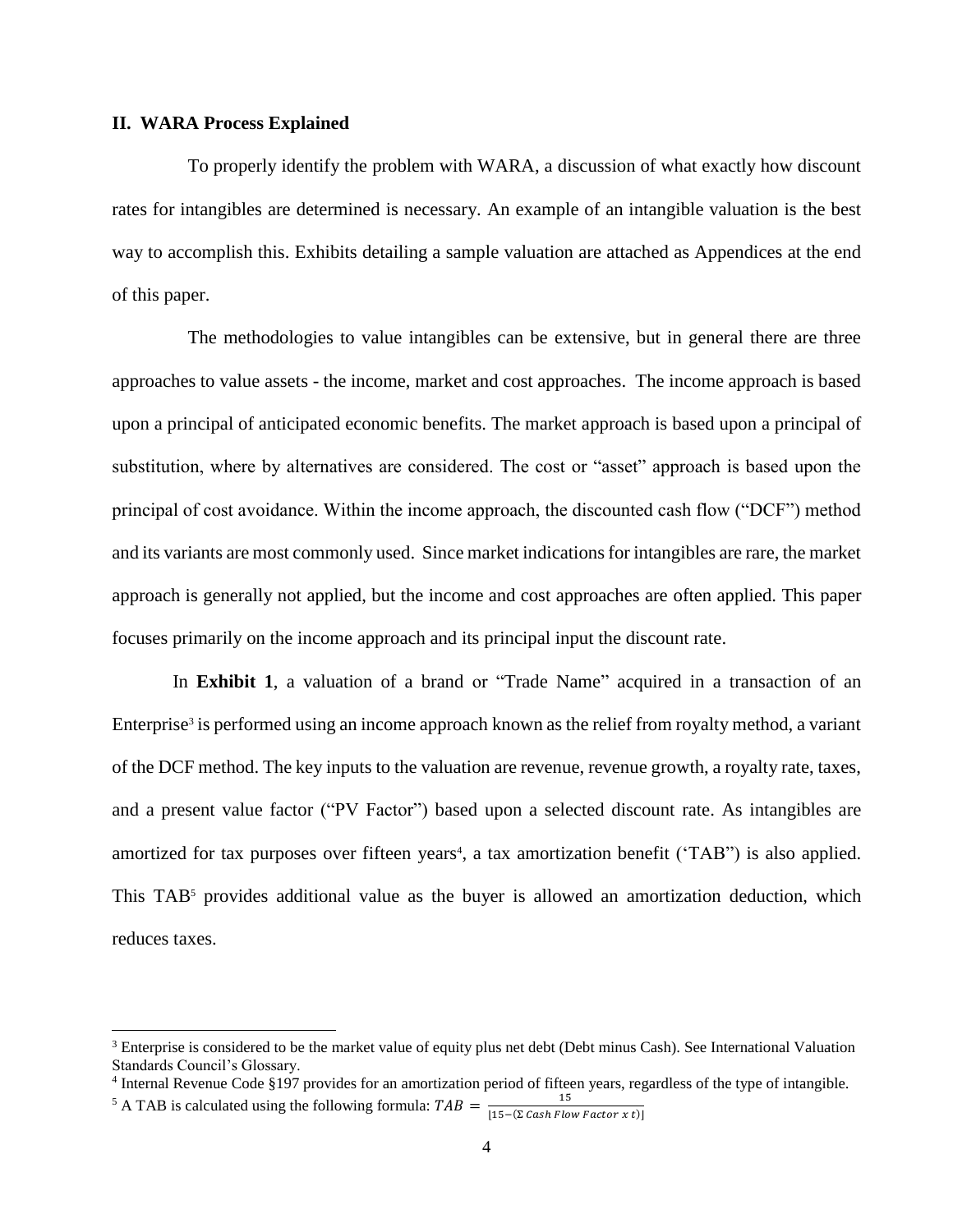Within this sample valuation, the Trade Name is considered a significant asset to the transaction. Revenues attributed to the Trade Name are expected to be \$52.798 annually in the initial year and are expected grow at an annual rate of 5.0% for ten-years, and 3.0% afterwards into perpetuity. A royalty rate of 10.0% based upon market research is used. The relief of royalty assumes if the Trade Name is licensed elsewhere, it would command a royalty and since the buyer is acquiring the intangible, it has avoided the licensing process. It is expected that approximately 1.0% of Revenues are a reasonable estimate of future advertising and legal costs to maintain the Trade Name's standing. Corporate taxes are assumed to be at a rate of 40.0% <sup>6</sup> and the Net Royalties savings represent the after-tax cash flow net cash flows ("NCF") during the forecast period of ten (10) years. The value beyond the forecast period is referred to as the "Terminal Value."

As the NCF represents future not present NCF, a Present Value Factor ("PV Factor") is applied to the future NCF to determine present value, based upon the formula below:

$$
PV Factor = \frac{1}{(1+r)^t}
$$

Where: r= intangible discount rate t=time period to receipt (assuming mid-period).

 $\overline{a}$ 

After the multiplication of the PV Factor to the future NCF and the addition of the TAB the resulting value for the Trade Name is \$24.974 million.

The selected discount rate is based upon WACC plus a premium. The premium is added to WACC, because intangibles, separated from the Enterprise are deemed riskier than the Enterprise as an assemblage of assets. This premium and WARA process is iterative process outlined on **Exhibit 2.** Premiums can be altered or revised as necessary, iteratively to achieve a desired result. As noted,

<sup>&</sup>lt;sup>6</sup> The author notes that subsequent to the preparation of this example, the 2017 Tax Cut and Jobs Act reduced federal corporate taxes to a rate of 21%. This example would require a revision because of this new legislation.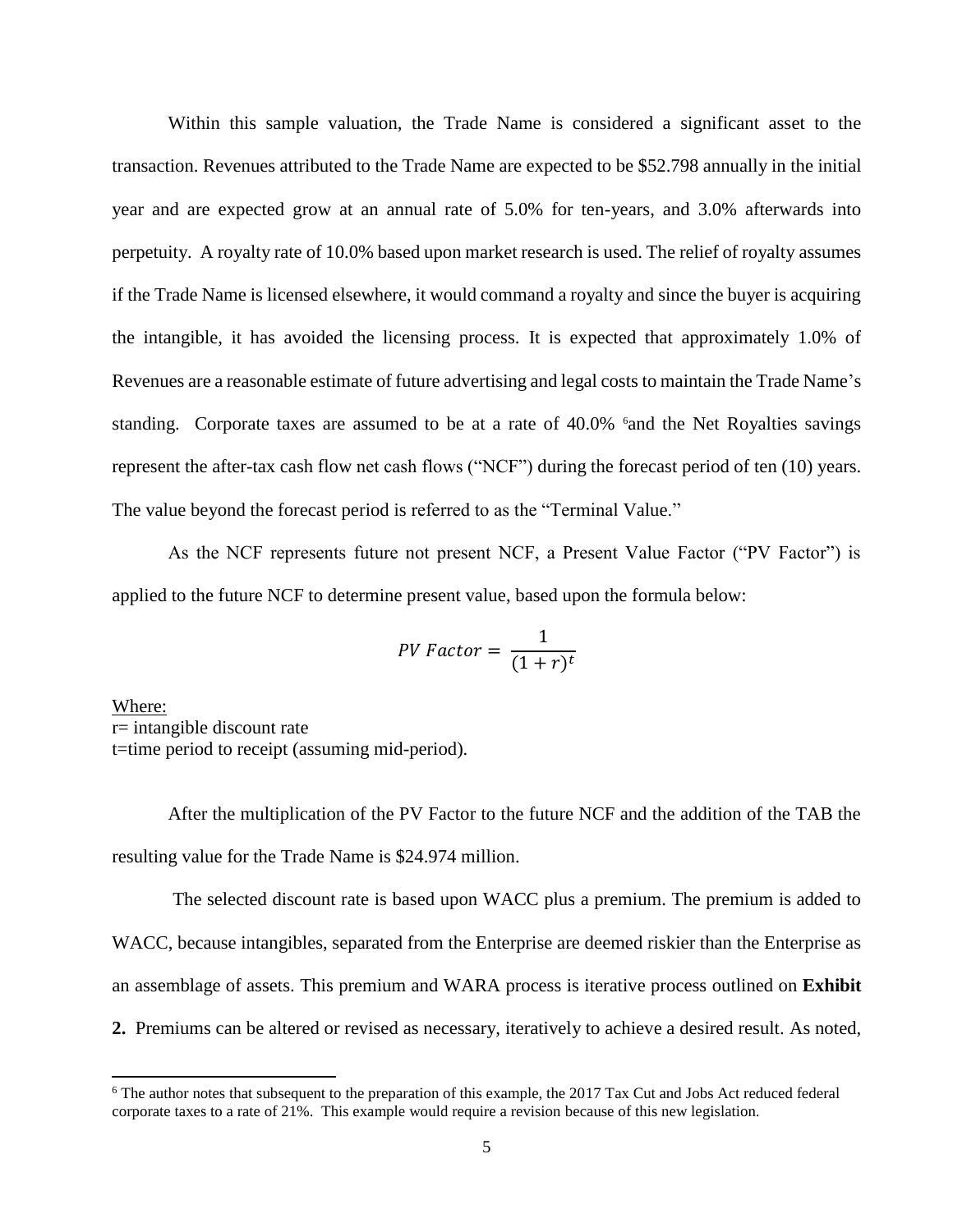the discount rate used to value the intangible is 18.9%, which is based upon a premium of 5.0% above WACC of 13.9%. The use of market data to establish this premium is not required by any accounting or valuation guidance. Based upon current valuation guidance<sup>7</sup>, the WARA process supports the selected rate by reconciling the WARA to WACC, both at 13.9%. The components of WACC includes pre-tax returns rates for debt of 9.5% and equity of 36.9% resulting in a pre-tax WACC of 23.2%, which is converted to an after-tax rate of 13.9%. Returns are segregated by asset classes consisting of monetary, tangible and intangible assets, all contributing to the overall return on assets ("ROA"), which is assumed equivalent to WACC. The assumption is that the relative value weighting of the assets times their selected discount rates should reconcile to the same rate of return for the Enterprise based upon WACC. In addition, there is a hierarchy of returns where the Trade Name is deemed to be riskier than the backlog and customer relationship, but less risky than technology and other intangibles. If the rates reconcile, the theory states that the process supports the valuation in accordance with the fair value standard.<sup>8</sup> But, does it? Virtually no market data is used to support the premium above WACC.

Although this process is in conformity with the guidance previously discussed, by simply revising the premiums between another intangible – Customer Relationships and the Trade Name, the rates can still be reconciled, and the Trade Name can have a significant greater value and different standing in the hierarchy. As presented in **Exhibits 3 and 4** by lowering the premium attributed to the Trade Name from 5.0% to 3.0% and increasing the premium attributable to the Customer Relations from 4.0% to 6.0%, the resulting value is \$28.903 million, an increase in value of \$3,929 million or 15.7%, which could be over a threshold of materiality for the audit. All of this is done without any real risk analysis for the intangibles, which is the problem.

 $\overline{a}$ 

<sup>&</sup>lt;sup>7</sup> There is a discussion on guidance issued by the Appraisal Foundation in the literature review of this paper.

<sup>8</sup> FASB ASC 820 and other guidance states that within the fair valuation process market inputs are preferred.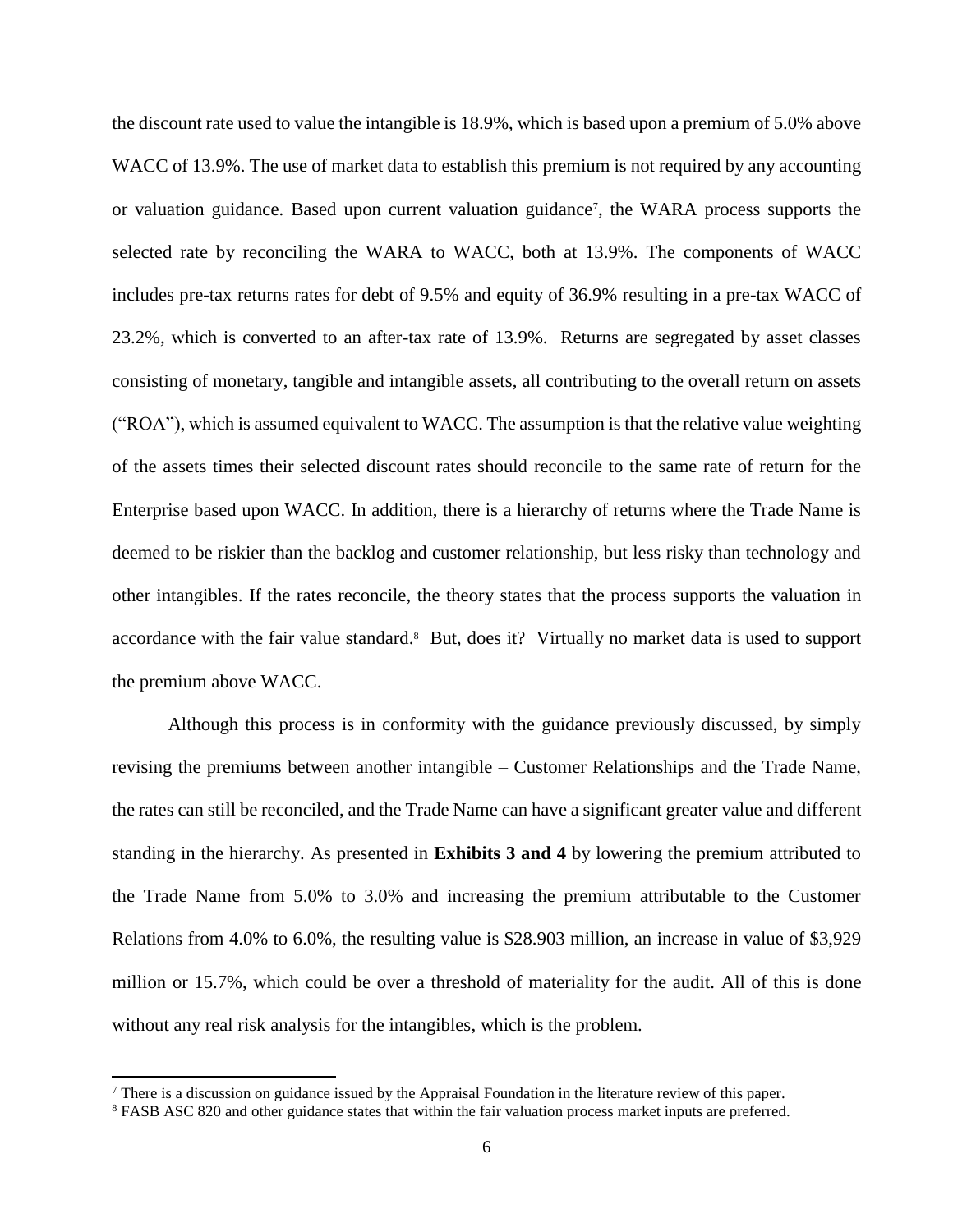Given that the values can be altered significantly, and the process still works, it is questionable whether this process really provides any reasonableness. A proposed alternative method ("Recommended") for determining a value based upon private company transaction data is presented on **Exhibits 4 and 5**. Using market data the resulting value is \$29.413 million, supported by a discount rate of 16.7% based upon a premium of 2.8%. Unlike the prior two valuations, this assessment of risk is now based upon data rather than intuition. The results of the preliminary, revised and recommended results are presented in **Table 1** below:

**Table 1 Trade Name Valuation - Comparative Valuation as of June 30, 2017**

(\$000)

|                        |                | Preliminary |    | Revised        | Recommended    |
|------------------------|----------------|-------------|----|----------------|----------------|
|                        | (Exhibits 1/2) |             |    | (Exhibits 3/4) | (Exhibits 5/6) |
| <b>Trademark Value</b> |                | 24,974      |    | 28,903         | \$<br>29,413   |
| Increased over prelim. |                | n/a         | \$ | 3,929          | \$<br>4,439    |
| % increase             |                | n/a         |    | 15.7%          | 17.8%          |
| Discount Rate          |                | 18.9%       |    | 16.9%          | 16.7%          |
| Premium over WACC      |                | 5.0%        |    | 3.0%           | 2.8%           |

As minor changes in the discount rate can generate substantial differences in the value of the Trade Name, the purpose of this paper is to perform a detailed examination of data and the appropriateness of the methodology, as well as propose alternatives. However, before describing how the inputs for this recommended solution are discussed, an overview of how the WARA process came into being is relevant.

### **III.Literature Review – Purchase Price Allocations**

The current accounting guidance for purchase price allocations is the International Accounting Standards Board's ("IASB") International Financial Reporting Standard No. 3 ("IFRS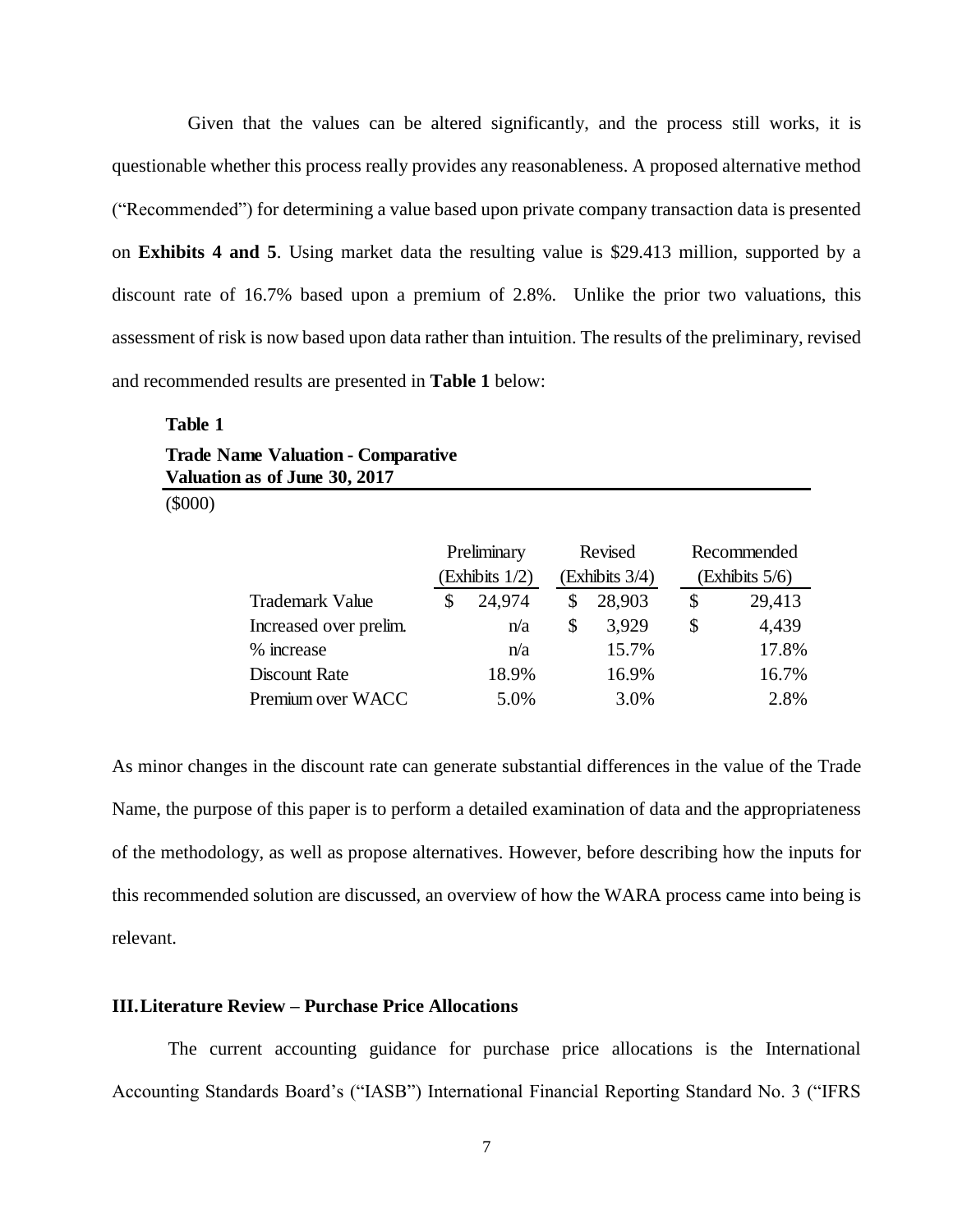3") and within the United States, the Financial Accounting Standards Board's ("FASB's") Accounting Standard Codification No. 805 ("ASC 805"). Both accounting standards use the purchase accounting method. In addition to the accounting standards, the Appraisal Foundation issued "Best Practices For Valuations in Financial Reporting: Intangible Asset Working Group – Contributory Assets." (2010), which is the primary source of valuation guidance on purchase price allocations in the U.S. The Appraisal Foundation is the primary issuer of Appraisal Standards and is appointed by Congress to promulgate business valuation standards.<sup>9</sup> Although the Appraisal Foundation guidance is not Generally Accepted Accounting Principles ("GAAP") as promulgated by the FASB, it is considered best practices. Consequently, auditors and valuation specialist generally seek to conform to that guidance.

The purchase accounting method holds that all business combinations are acquisitions and regardless of type of transaction (i.e. equity or assets), the same approach is applied by using Fair Value procedures.<sup>10</sup> Fair Value is further defined by the accounting guidance as:

*"The amount at which an asset (or liability) could be bought (or incurred) or sold (or settled) in a current transaction between willing parties, that is, other than in a forced or liquidation sale."<sup>11</sup>*

Fair Value also considers the "exit price"<sup>12</sup> for an asset, which adds an element of conservatism as it infers value should be based upon what the asset or liability can sell or be settled for. In addition, as intangibles don't have any observable pricing in active or inactive markets, pricing generally is based upon management's or the valuation specialist's unobservable assumptions. The specific criteria for identifying intangible is that the assets must meet either a separability or

<sup>9</sup> The Appraisal Foundation's guidance includes the Uniform Standards of Professional Appraisal Practice or "USPAP. <sup>10</sup> Author's note: There are elections in U.S. GAAP that exempt privately held companies from recognizing specific assets under the Private Company Council Guidance ("PCC"). The PPC guidance allows private companies to exclude recognition of customer relations and non-competes. Publicly listed companies cannot make this election.

<sup>&</sup>lt;sup>11</sup> See the Financial Accounting Standards Board's Accounting Codification Standards Glossary www.fasb.org

<sup>&</sup>lt;sup>12</sup> Both the IASB in IFRS No. 13 and FASB's guidance within ASC 820 recognize this exit price concept.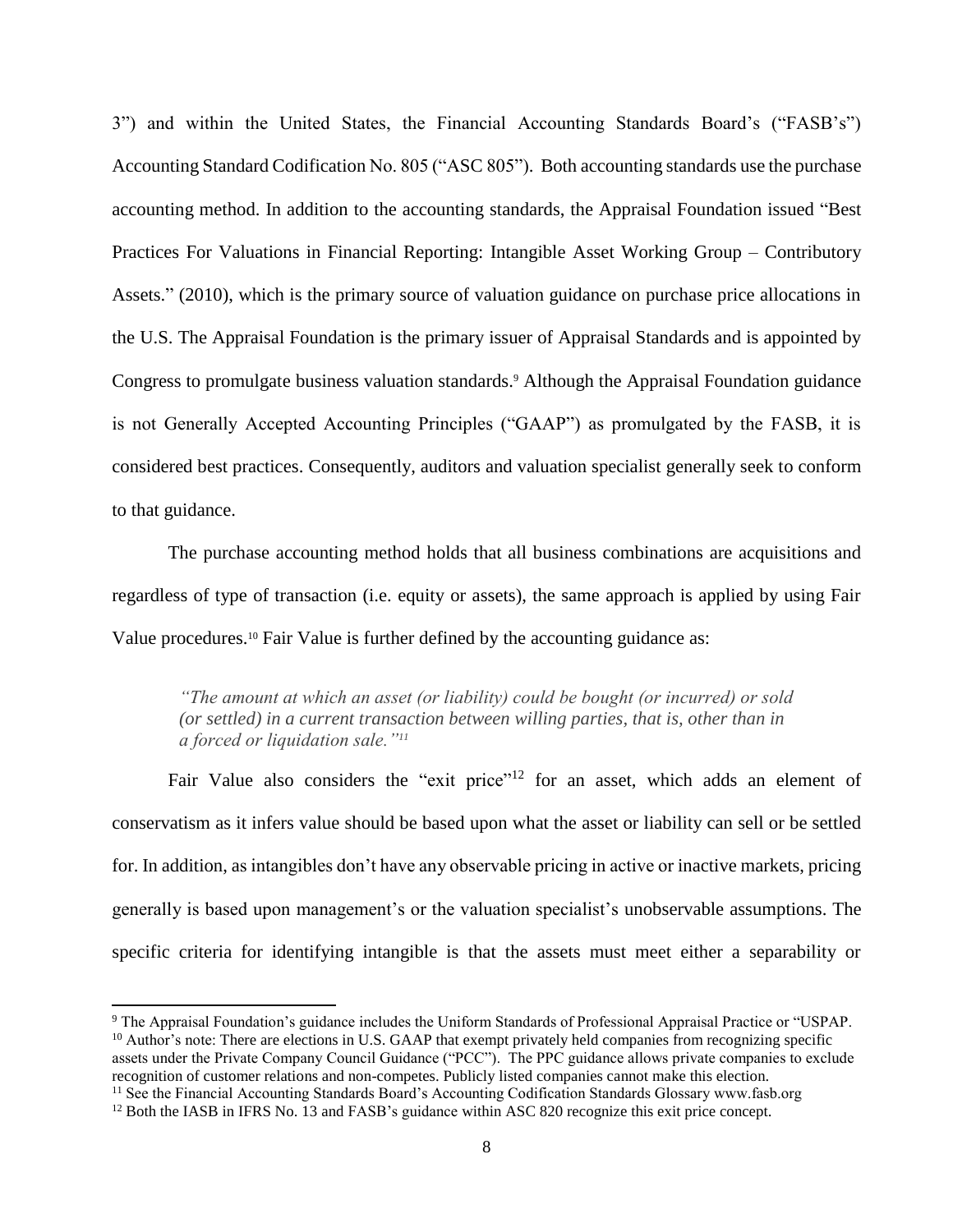contractual or legal criterion. In other words, the intangibles should possess the ability to be sold or licensed or exist in a legal contract. Within the fair value standards, there is a preference for market inputs.<sup>13</sup> Yet, when determining a premium over WACC for intangibles, the use of market data is not required by valuation guidance.

Although intangibles may exist in going concerns<sup>14</sup>, the guidance only allows recognition of these assets when acquired individually or within a business combination as an assemblage of assets. Previously, conservatism, as a fundamental principle of accounting prohibited the recognition of separate intangibles<sup>15</sup> and all intangibles were included in goodwill. So, this recognition of distinct intangibles as assets is a relatively new concept. However, accounting guidance still prohibits recognition for internally developed assets. From an investor perspective this poses problems. Baruch and Feng (2016) argue the current economy has developed into the information age, better disclosures and recognition of these assets should be discussed. Excluding disclosures makes financial statements less relevant, given the accounting for such assets is outdated. The other interesting observation made by Baruch and Feng is that perhaps intangibles are sometimes less risky than other assets and can be the primary motivation for an acquisition, which prompts the question, is a premium above WACC an invalid assumption?

A discussion of exactly what types of intangibles<sup>16</sup> are recognized is useful. **Table 2** presents ASC 805 intangibles:

| <b>Table 2</b> |                    |
|----------------|--------------------|
| <b>Type</b>    | <b>Description</b> |

<sup>&</sup>lt;sup>13</sup> FASB ASC 820 indicates a hierarch of inputs: Level 1, 2 and 3 where observable market data is given preference.  $14$  A going concern issue exists where "when conditions and events... indicate that it is probable that the entity will be unable to meet its obligations as they become due within one year after the financial statements are issued" – FASB ASC 205-40-20.

 $\overline{a}$ 

<sup>&</sup>lt;sup>15</sup> FASB issued Financial Accounting Standard 141 in June of 2001 was revised in December 2007, began to recognize intangibles apart from Goodwill. Under APB 16 issued on August 1970 only recognized Goodwill as the residual intangible.

<sup>&</sup>lt;sup>16</sup> As provided in FASB ASC 805.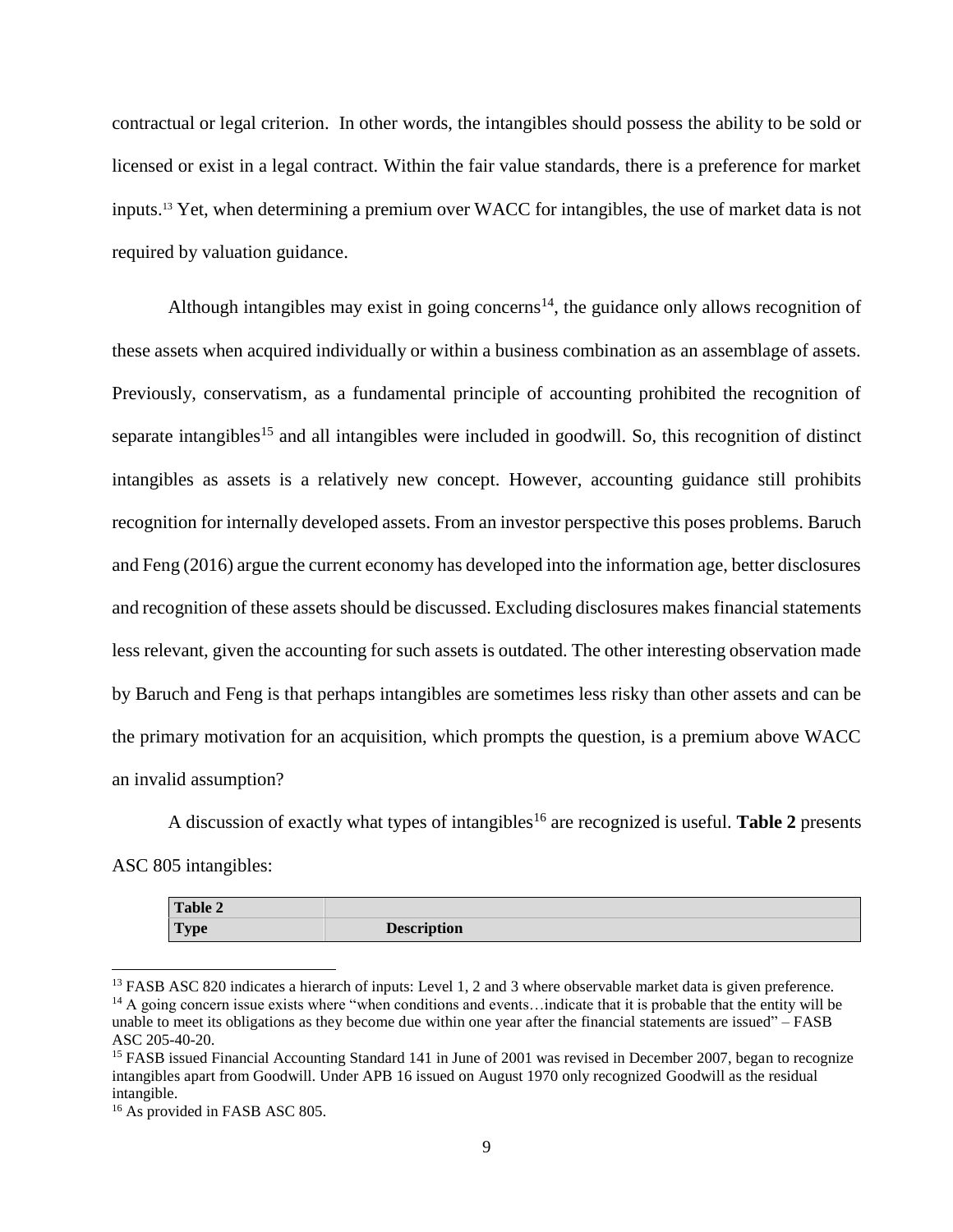| Marketing-related | a. Trademarks, trade names, service marks, collective marks, certification marks;   |
|-------------------|-------------------------------------------------------------------------------------|
|                   | b. Trade dress (unique color, shape, package design);                               |
|                   | c. Newspaper mastheads;                                                             |
|                   | d. Internet domain names; and                                                       |
|                   | e. Noncompetition agreements                                                        |
| Customer-related  | a. Customer lists;                                                                  |
|                   | b. Order or production backlog;                                                     |
|                   | c. Customer contracts and related customer relationships; and                       |
|                   | d. Noncontractual customer relationships.                                           |
| Artistic-related  | a. Plays, operas, ballets;                                                          |
|                   | b. Books, magazines, newspapers, other literary works;                              |
|                   | c. Musical works such as compositions, song lyrics, advertising jingles;            |
|                   | d. Picture, photographs;                                                            |
|                   | e. Video and audiovisual material, including motion pictures or films, music videos |
|                   | and television programs.                                                            |
| Contract-based    | a. Licensing, royalty, standstill agreements;                                       |
|                   | b. Advertising, construction, management, service or supply contracts;              |
|                   | c. Lease agreements (whether the acquirer is the lessee or the lessor);             |
|                   | d. Construction permits;                                                            |
|                   | e. Franchise agreements;                                                            |
|                   | f. Operating and broadcast rights;                                                  |
|                   | g. Servicing contracts such as mortgage servicing contracts;                        |
|                   | h. Employment contracts                                                             |
|                   | i. Use rights such as drilling, water, air, timber cutting, and route authorities.  |
| Technology based  | a. Patented technology;                                                             |
|                   | b. Computer software and mask works;                                                |
|                   | c. Unpatented technology;                                                           |
|                   | d. Databases, including title plants; and                                           |
|                   | e. Trade secrets, such as secret formulas, processes, recipes.                      |

Smith and Parr (2006) describe the WARA as the rate of return of a portfolio of assets, including "monetary...tangible...intangible" included in a Business Enterprise.<sup>17</sup> This concept is validated under an assumption that there is a hierarchy<sup>18</sup> of returns similar to the Security Market Line whereby there is a risk/return function.

Although purchase price allocations for financial reporting are not tax related, the methodology has its roots in Treasury Guidance in Appeals and Review Memorandum No. 34 ("ARM 34"), whereby the United States Treasury developed a methodology to determine the excess earnings of a business attributable to intangibles, which was then used to compensate distilleries and breweries

<sup>&</sup>lt;sup>17</sup> See Smith and Parr (2006) page 769.

<sup>&</sup>lt;sup>18</sup> As discussed on section 4.1.02 of the Appraisal Foundations publication "The Identification of Contributory Assets and the Calculation of Economic Rents."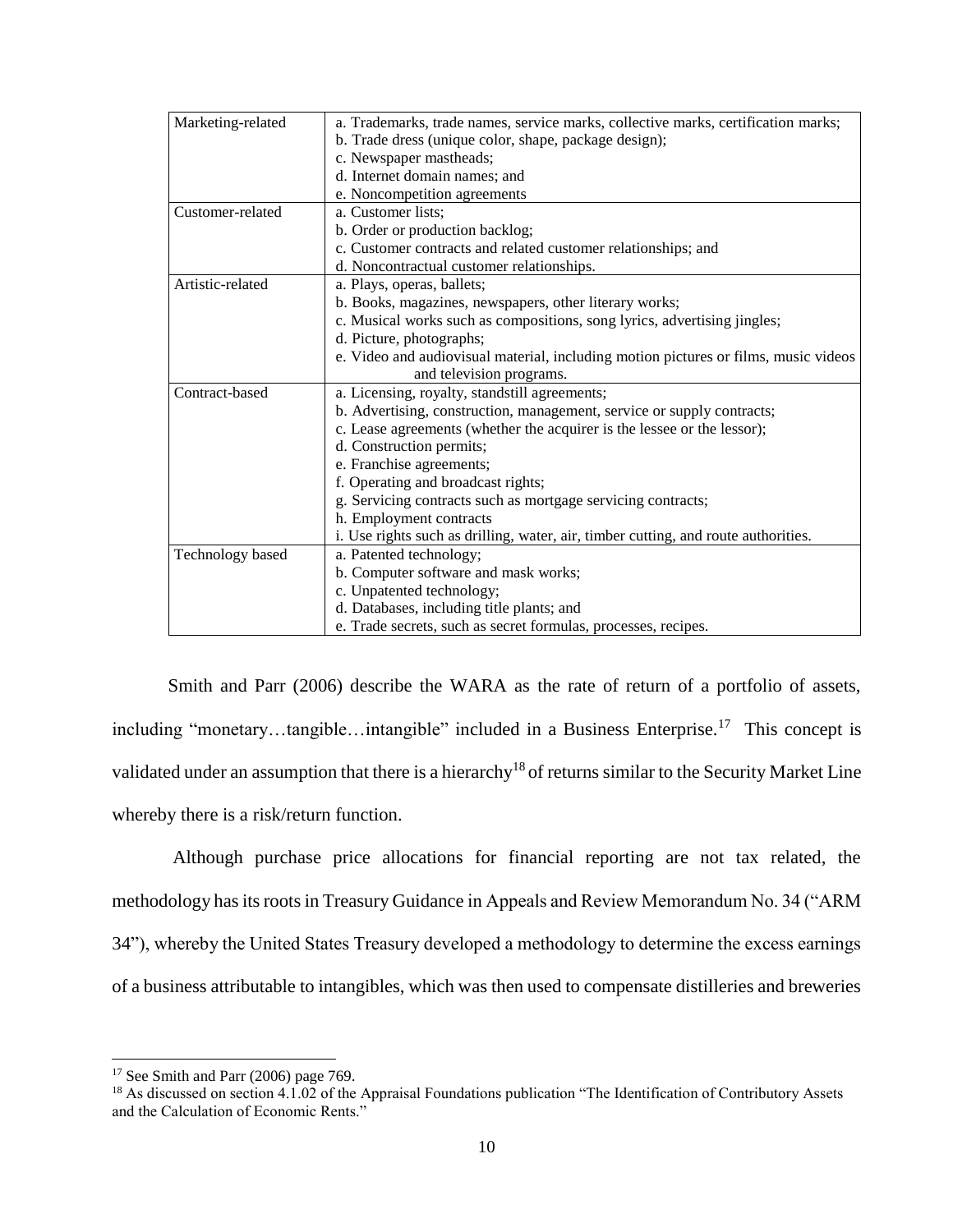for their loss of value during prohibition. According to Treasury guidance, "excess earnings are based the presence of goodwill and its value, therefore, rests upon the excess of net earnings over and above a fair return on the net tangible assets." <sup>19</sup> This guidance assumes that intangibles by their nature possess greater risk than their tangible counterparts.

The selection of a discount rate for intangibles has been widely debated. Smith and Parr (2005) discuss the use of the unlevered cost of equity as a surrogate for intangible rates of return as intangibles are financed with equity. Stegink, Schauten & de Graff (2007) demonstrate empirically that Smith and Parr's premise is not correct and that the discount rate for intangibles is best supported by the levered cost of equity, which is greater than WACC. This is an important finding, because if intangibles can be estimated by a levered cost of equity, this rate of return can be used to further assess intangible discount rates. Others, notably Reilly & Schweihs (1999), hold that the use of WACC as the starting point for intangibles is more appropriate, given that DCF valuations of Business Enterprises are based upon WACC. The use of WACC to develop firm value is concept introduced by Modigliani & Miller (1958) and this concept is widely implemented into practice as well as studied in literature. Some such as Jacobs (2014), debate the propositions Modigliani & Miller introduced, but the concept as of WACC as the starting point as a discount rate for the firm is widely accepted. Reilly & Schweihs (1999) argue that there is a hierarchy of returns rates for intangibles above WACC but provide no empirical support for this assertion. Due to the lack of market data for intangibles, the literature is largely based upon the intuition of the authors.

The concept of a premium above a return rate for investments is widely acknowledged in the literature, particularly by Sharpe (1966), where the returns in excess of the risk-free rate can be compared to the assets standard deviation (σ) to determine relative risk.

 $\overline{a}$ 

<sup>&</sup>lt;sup>19</sup> Revenue Ruling 59-60.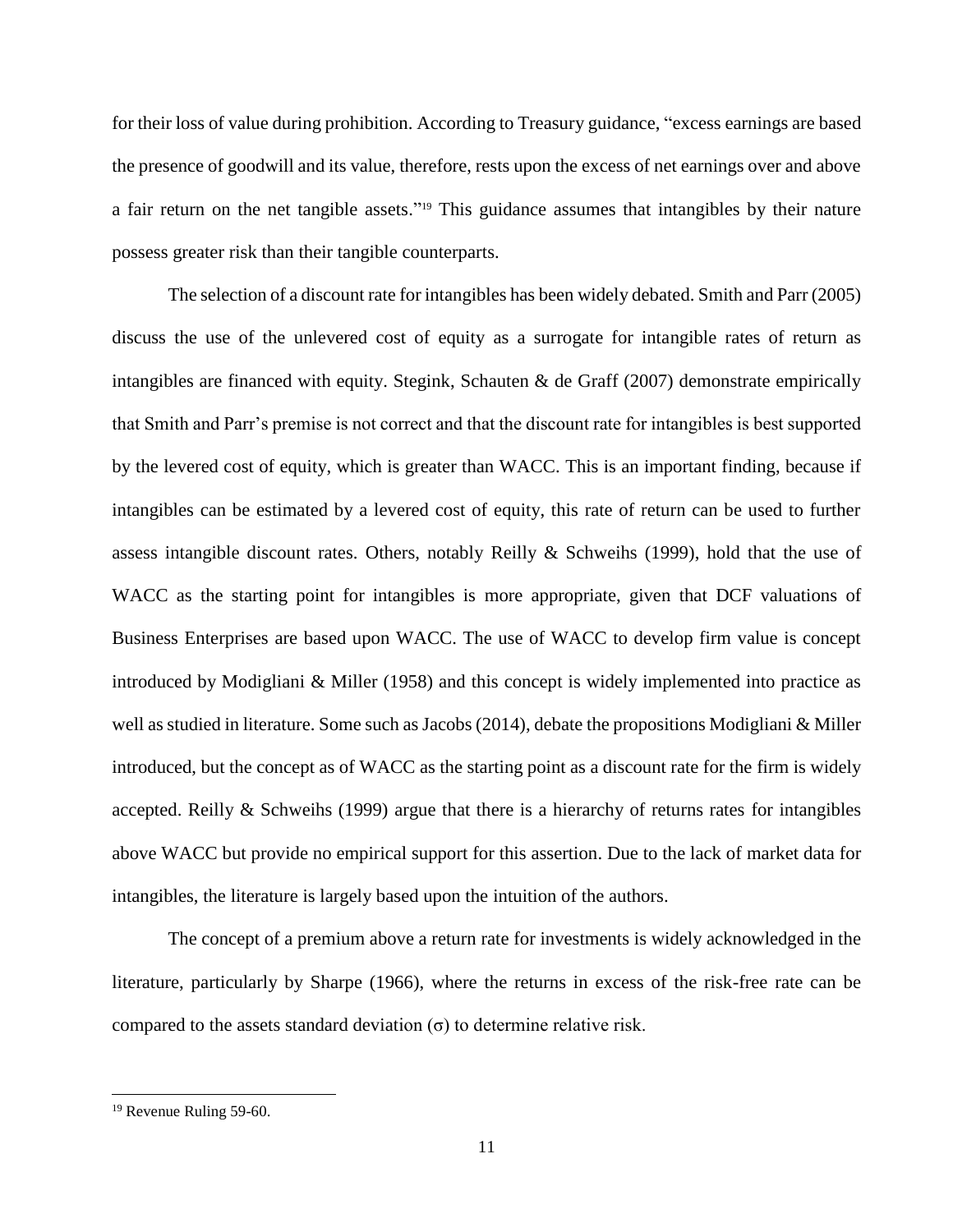Although the selection of a discount rate as a starting point for an intangible is debated, in the U.S., the Appraisal Foundation guidance requires the use of WACC as the starting point. Consequently, to be in conformity with Best Practices, the use of WACC is mandatory.

The rationale for the WARA to WACC reconciliation process is best explained by the following chart presented by Zyla (2013).



As presented above, the consensus is that the left side of the balance sheet return (assets or WARA) should equate to the left side of the balance sheet (Invested Capital or WACC). As previously noted, there is no requirement in the accounting or valuation guidance to quantify the premium for the intangible and selection can be an iterative process, but in "the end, the WACC, IRR20, and WARA must be reconciled" – Appraisal Foundation (2010). The theory is that if a market participant is buying the Enterprise Value at fair value, there is a no arbitrage assumption. In other words, the market prices the assets fairly and a buyer cannot acquire assets on day zero to then sell

<sup>&</sup>lt;sup>20</sup> IRR stands for Internal Rate of Return. It is the anticipated rate of return from the expected net cash flows or prospective financial information ("PFI") or the "discount rate at which the present value of the future cash flows of the investment equals the cost of the investment."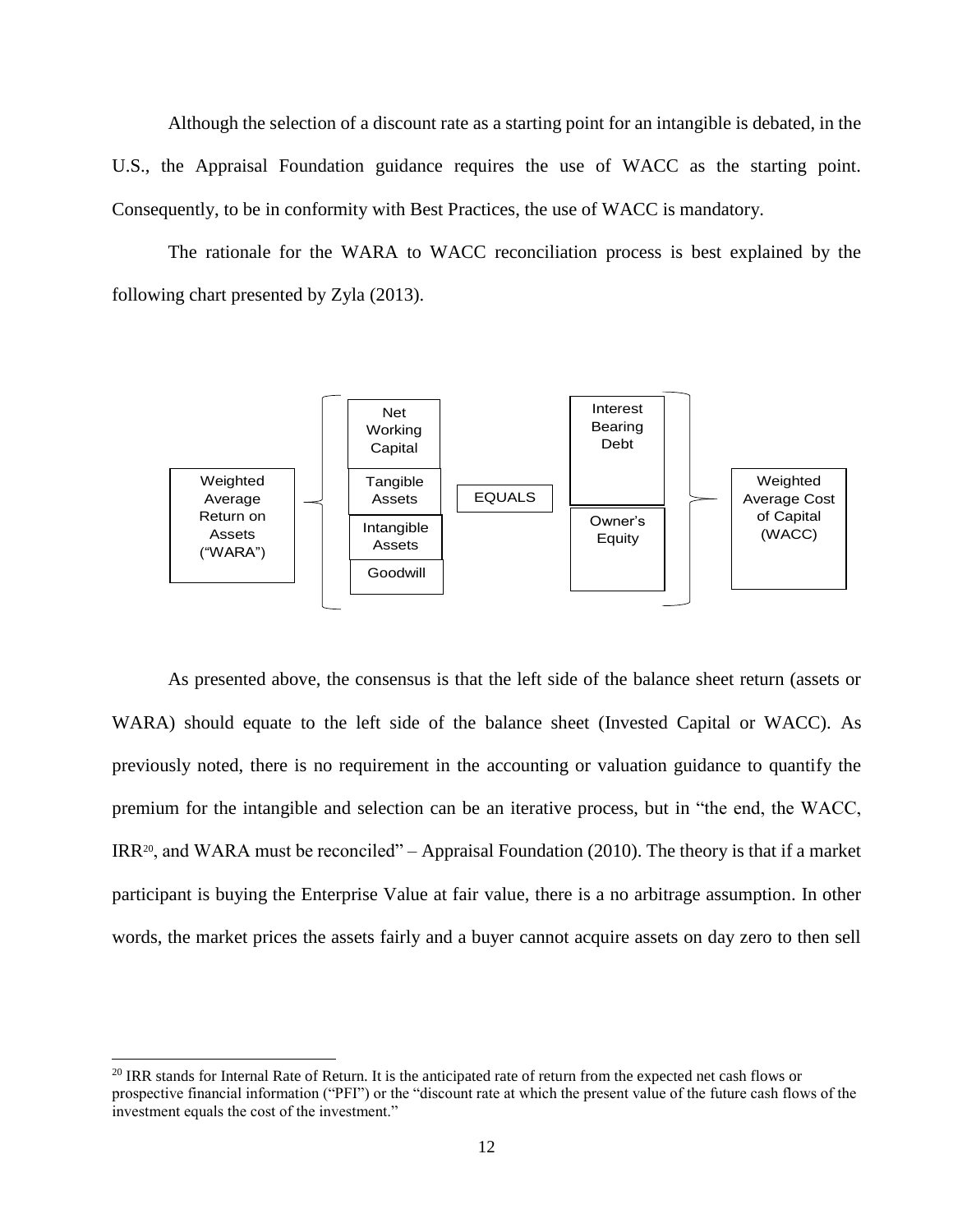them on the day after to recognize a profit. The guidance issued by the Appraisal Foundation (2010) states:

*"The purpose of the WARA is the assessment of the reasonableness of the assetspecific returns for separately identified intangible assets and the implied (or calculated) return on the goodwill (excess purchase price). The WARA then should be compared to the derived market-based WACC (Weighted Average Cost of Capital)…Selection of an overall rate of return for the entity (the weighted average cost of capital, or WACC) is a necessary starting point prior to consideration of the stratification of the rates of return."*

This stratification or "hierarchy" of returns concept is best explained by the idea that the different classes of monetary, tangible and intangible assets (i.e. marketing, customer, artistic, contract and technology based) have different risk profiles. For instance, net working capital as a monetary asset, cash is expected to have the least risk and accounts receivables are expected to have greater risk than cash. Land as a tangible asset is expected to have less risk than office equipment. For intangibles assets, if the primary intangible asset in the business combination is its Trade Name, the Trade Name is expected to have less risk than the Company's technology. As a business cannot operate without a trained assembled workforce, workforce is generally not an intangible that has a return greater than WACC, but it is also not recognized apart from goodwill, either.<sup>21</sup> Premiums above WACC are added to compensate for risk for the other intangibles. The greater the level of risk the greater the premium. After considering the premiums to WACC, it is expected that WARA will approximate WACC and both will be similar to the buyer's expected rate of return, which is the IRR.

#### **IV.Literature Review - Benchmarking**

 $\overline{a}$ 

Auditors also have problems testing the reasonableness of the purchase price allocation. One way for the auditors to test the reasonableness of the outcome of the valuation is to compare the

<sup>21</sup> As indicated in FASB Accounting Standard Update No. 2014-18 (2014).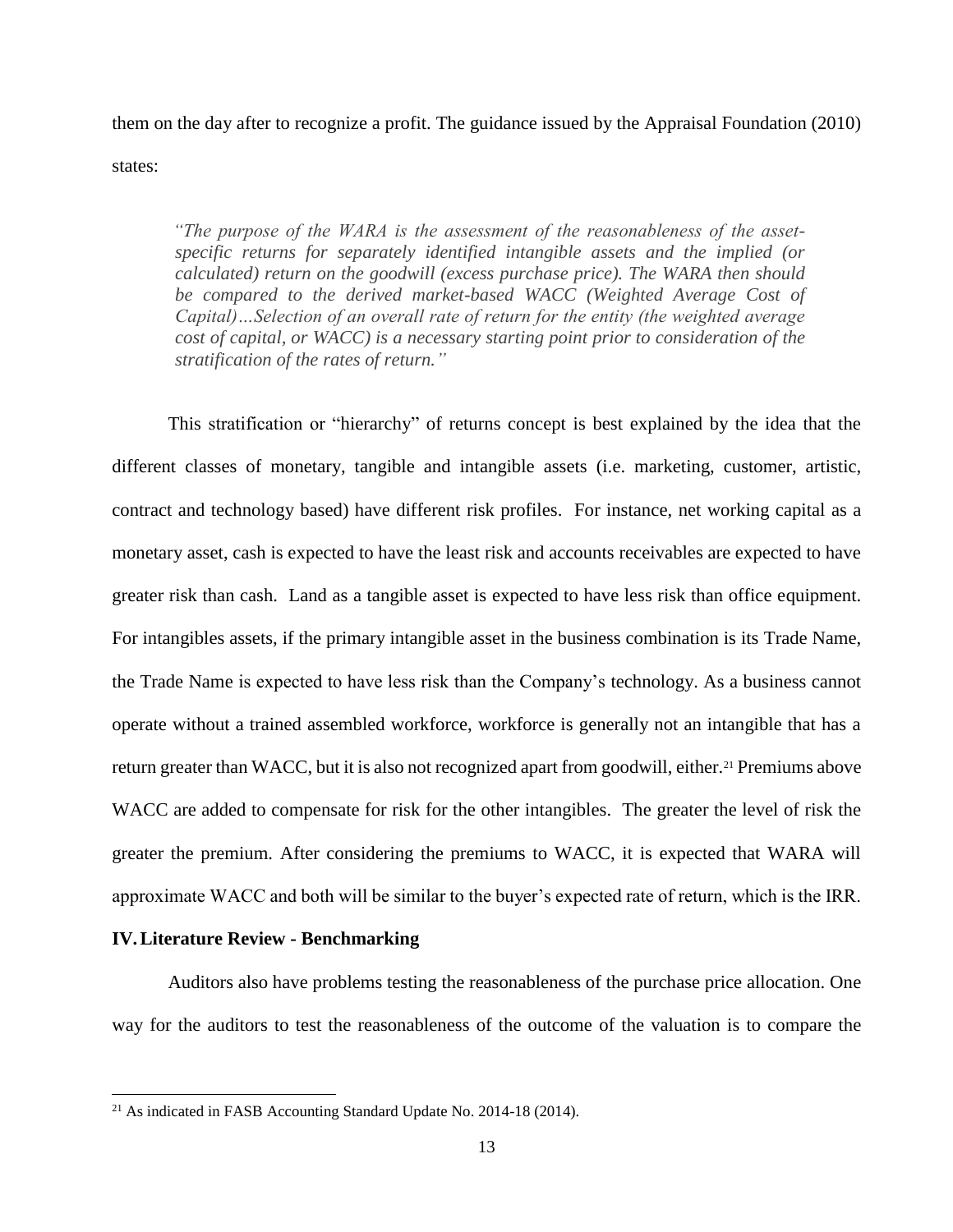relative value to industry averages based upon the intangibles' percentage of total assets or purchase price consideration. The comparison is made for audit testing after, not before the valuation occurs.

This relative value is a related concept to the discount rate because the relative value under a WARA concept is expected to influence the discount rate. Higher levels of intangibles generate greater returns, which increases risk, or so the theory goes. Therefore, a study of intangibles as a percentage of purchase price consideration is sometimes used as a way of "benchmarking" intangibles to determine if a particular's intangible value is within "industry norms."

A common study referred to is published annually by Houlihan Lokey presents the various intangibles and their relationship to total consideration. The ranges of this data are quite large. In the 2016 study in all industries, intangibles and Goodwill as a percentage of total consideration ranged from 0% to 173% and 0% to 96%, respectively and averaging 35% and 36%, respectively. Consequently, intangibles can comprise a large percentage of the purchase consideration or a relatively small percentage. There is no "rule of thumb" to be used.

The use of benchmarking by auditors is summarized in the audit standards issued by the American Institute of Certified Public Accountants in issued Audit Standards AU 320 and No. 336 ("AU 320 and "AU 336"). AU 320 suggests auditors use benchmarks to assess the materiality of misstatement in financial statements. Therefore, the overall value of each intangible asset is compared to industry data to see whether it fits within a reasonable range. However, as explained in the conclusion section of this paper, this benchmarking practice is misguided as there really is no significant statistical relationship between the relative values or weightings of the intangibles to total assets within industries groupings. Although benchmarking may not be reasonable for the relative weighting of intangibles, the variation in pricing intangibles supplied from market data can be used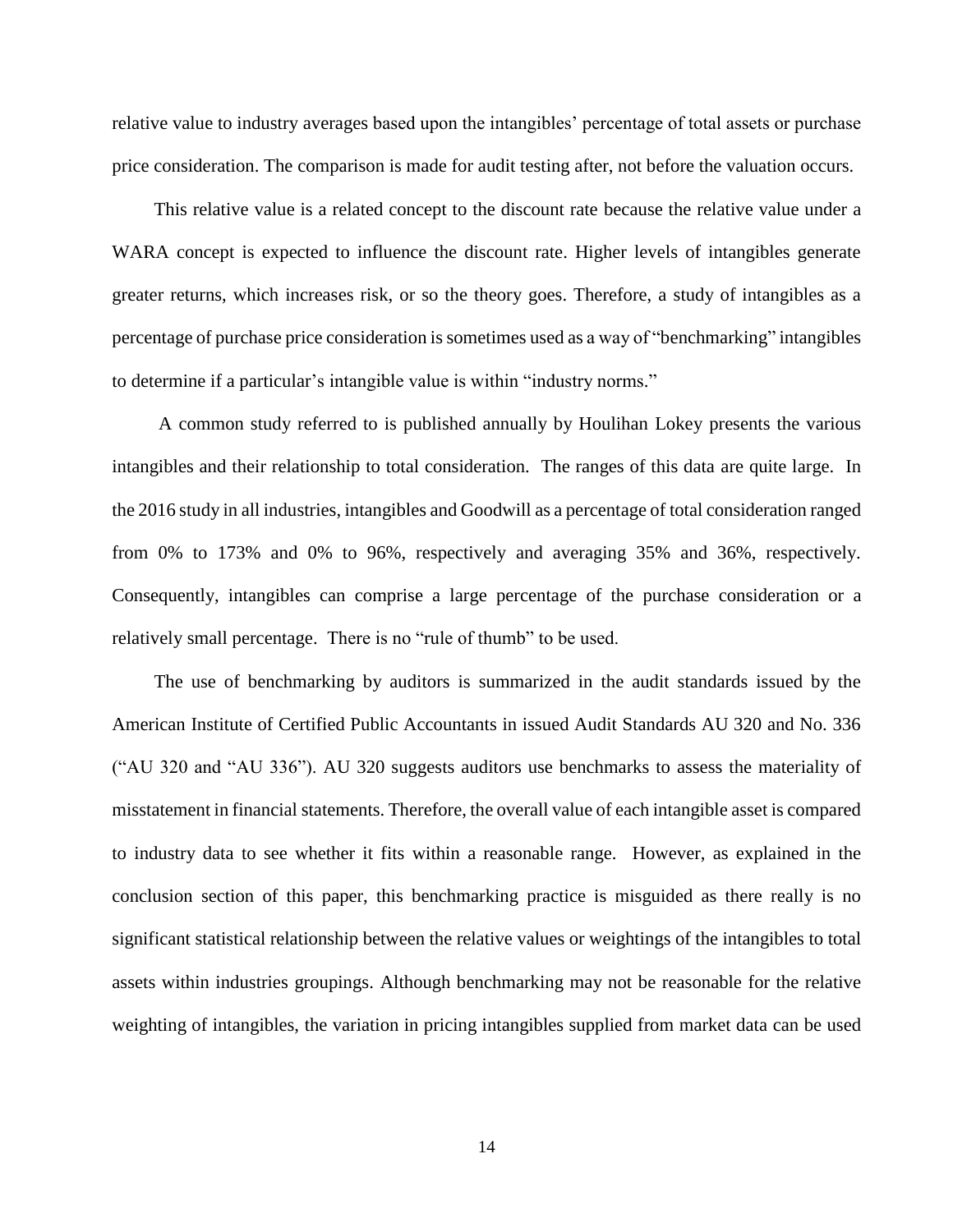as a measurement of risk refine the intangibles discount rate, which is detailed in the policy recommendation section of this paper.

#### **V. Literature Review - Conversion of Private Company Market Multiples to WACC**

Although there is no observable data on intangible discount rates, there is market data on transactions of private companies and resulting market multiples. In practice WACC most often utilizes public company data to value intangibles. However, private company transactional data also can be examined to determine an initial discount rate. Not all companies are publicly traded and there is a good amount of debate if the discount rates for public and private companies are similar. Private Equity ("PE") Rates of Returns in contrast to publicly company returns are widely debated. Evidence of PE Return Rates are studied by Everett (2017). Dohmeyer and Butler (2012) used private transactional data to measure PE rates of return. The debate that private debt and equity are different than public markets is detailed by Slee (2004). In the most recent study - Everett (2017), PE rates of return range from 14.0% to 33.8%. Venture Capital Rates are even greater ranging from 15.0% to 60.0%.

Data from private company transactions does not directly disclose what WACC or IRR is for the transaction. However, there is a way to determine an implied WACC from the transaction data from the market multiples disclosed in the data. Once WACC is estimated a statistical comparison to intangibles can occur. Hitchner (2003) and others, view market multiples such as Earnings Before Interest and Taxes ("EBIT") and Earnings Before Interest, Taxes, Depreciation and Amortization ("EBITDA") to the Market Value of Invested Capital ("MVIC") as the reciprocal of a capitalization rate, which is directly related to WACC. Pratt (2008), Reilly (1999) and others define WACC as the rate of return to all claimants in the capital structure of an entity – debt, preferred and common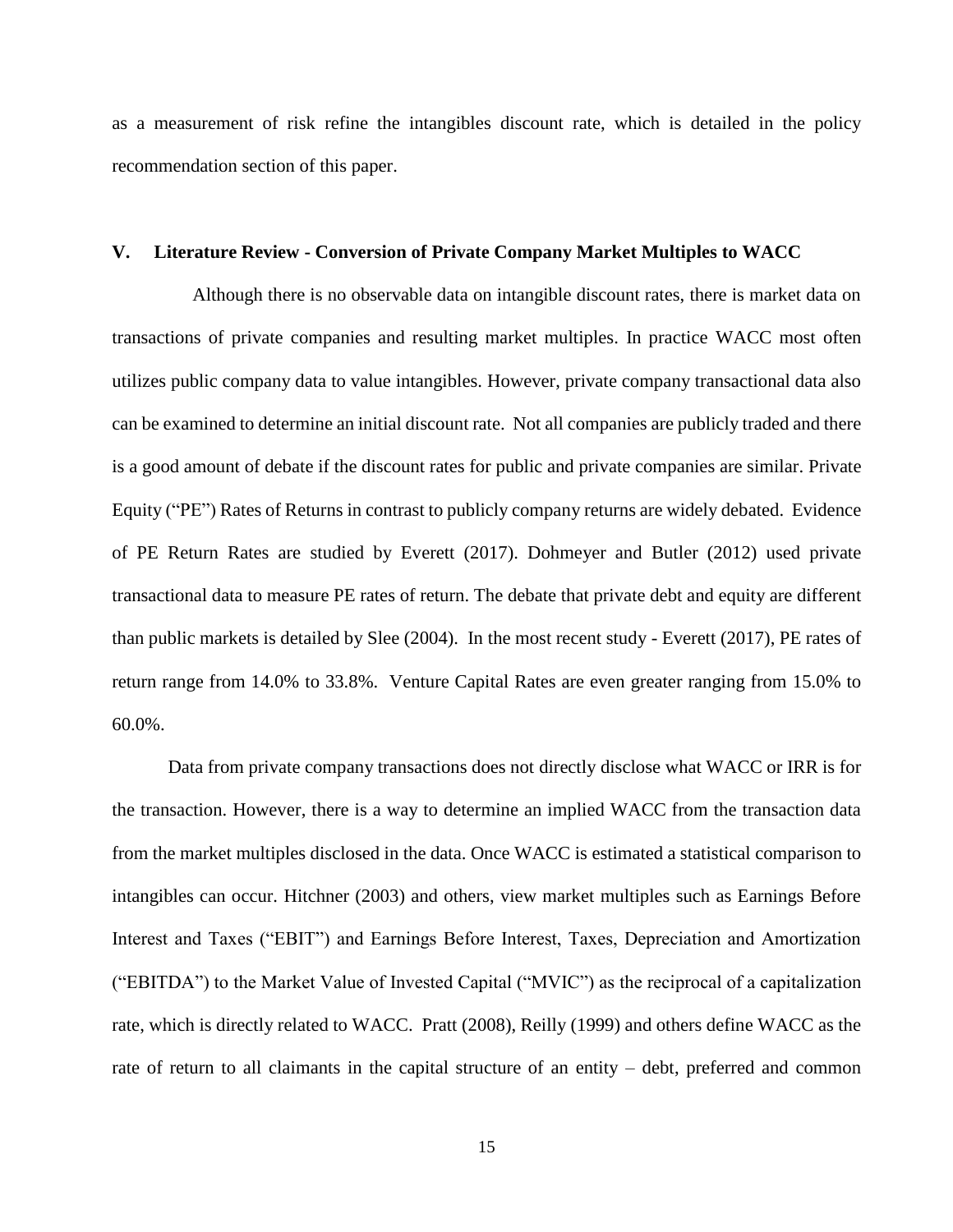stockholders and warrant holders. The difference between WACC and a Capitalization Rate is its application. WACC and Capitalization Rates are both used in the Discounted Cash Flow ("DCF") method, which forecasts economic benefits over a period of years. In the residual or terminal year of the DCF model, a Capitalization Rate is used to a single period of economic benefit. Below is a DCF formula using EBIT or pre-tax debt free income to determine value over a five-year period mid-period assumption:

Value = 
$$
\frac{EBIT_1}{(1 + WACC)^{0.5}} + \frac{EBIT_2}{(1 + WACC)^{1.5}} + \frac{EBIT_3}{(1 + WACC)^{2.5}} + \frac{EBIT_4}{(1 + WACC)^{3.5}}
$$

$$
+ \frac{EBIT_5}{(1 + WACC)^{4.5}} + \frac{EBIT_f \times (1 + g)}{(1 + WACC)^{4.5}}
$$

The Capitalization method only considers the terminal or final year calculation in a single stable period, below:

$$
\frac{EBIT_f x (1+g)}{WACC - g}
$$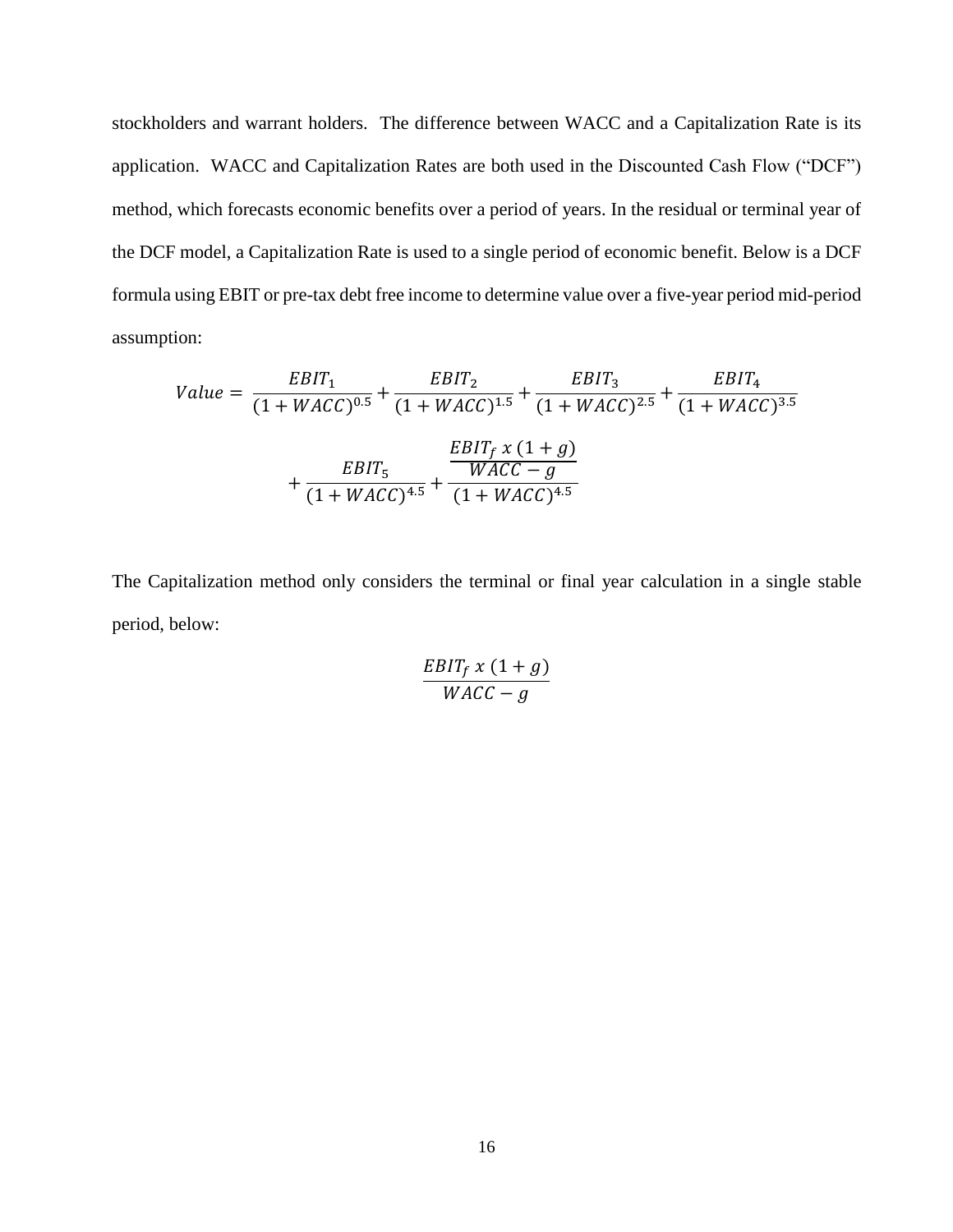Growth is the variable that distinguishes WACC from a Capitalization Rate. By use of market multiples from private transactions, an implied Capitalization Rate can be determined by using the reciprocal of the MVIC/EBIT market multiple as presented below:

*Capitalization Rate (WACC - g)* = 
$$
\frac{1}{\frac{(MVIC)}{(EBIT)}}
$$

For example, an MVIC to EBIT multiple of 5x infers a Capitalization Rate of 20% as presented below:

$$
0.20 \text{ or } 20\% = \frac{1}{(5)}
$$

A data problem is that as growth is not revealed within the private company data. Only a capitalization rate can be estimated from the market multiples. However, a capitalization rate is directly related to WACC. Therefore, for the purposes of this paper, I use the Capitalization Rate as the discount rate, instead of WACC and refer only to WACC for simplicity.

#### **VI.Description of Private Company Data**

To determine whether WACC is influenced by the relative weightings of intangibles or if there is any usefulness of relative weightings of intangibles by industry, I used private company transactional data. Pratt's Stats is a subscription data base that obtains transactions of private companies from three general sources: (1) business brokers providing data (2) inspection of data from the details from the intermediaries' files, and (3) research on the Security and Exchange Commission's (SEC) website. To study WARA a cross-section of the purchase price allocation by industry is examined.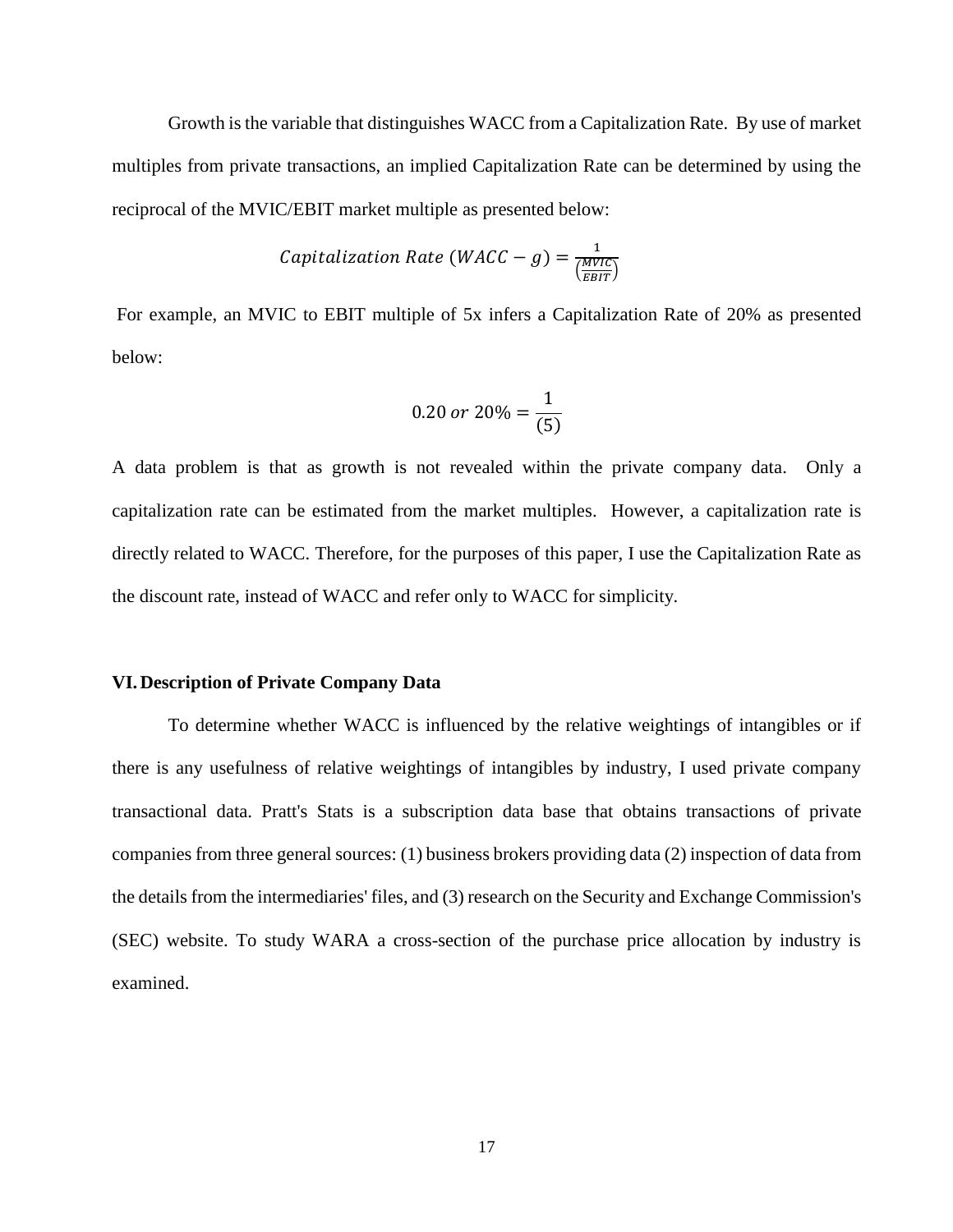It's necessary to analyze the data by industry groupings because discount rates are considered to vary to account for industry risk.<sup>22</sup> A key variable in this cross-sectional data are the general Division Codes and Standard Industry Classification (SIC) Groups, which categorize data by general and specific industries. An analysis of the detailed SIC codes is more meaningful to analyze the data by specific industries. However, to do so would significantly reduce the data in each industry. Consequently, for the purposes of this paper, only the general Division Codes are analyzed. The Division Codes are described as follows:

- A. Agriculture, Forestry, And Fishing
- B. Mining
- C. Construction
- D. Manufacturing
- E. Transportation, Communications, Electric, Gas, And Sanitary Services
- F. Wholesale Trade
- G. Retail Trade
- H. Finance, Insurance, And Real Estate
- I. Services

 $\overline{a}$ 

J. Public Administration

To determine the evidence of intangible rates of return by industry, an initial search resulted in 24,933 transactions occurring from January 16, 1990 to August 21, 2017. Further refinement of the data resulted in purchase price allocations for both tangible and intangible value from 13,136 transactions dating from January 4, 1993 to October 31, 2017. This data is further reduced to account for other missing data fields to pare the data down to 10,449 transactions.

<sup>&</sup>lt;sup>22</sup> Industry risk is a key concept in the development of Beta as discussed in the Capital Asset Pricing Model - Sharpe (1964).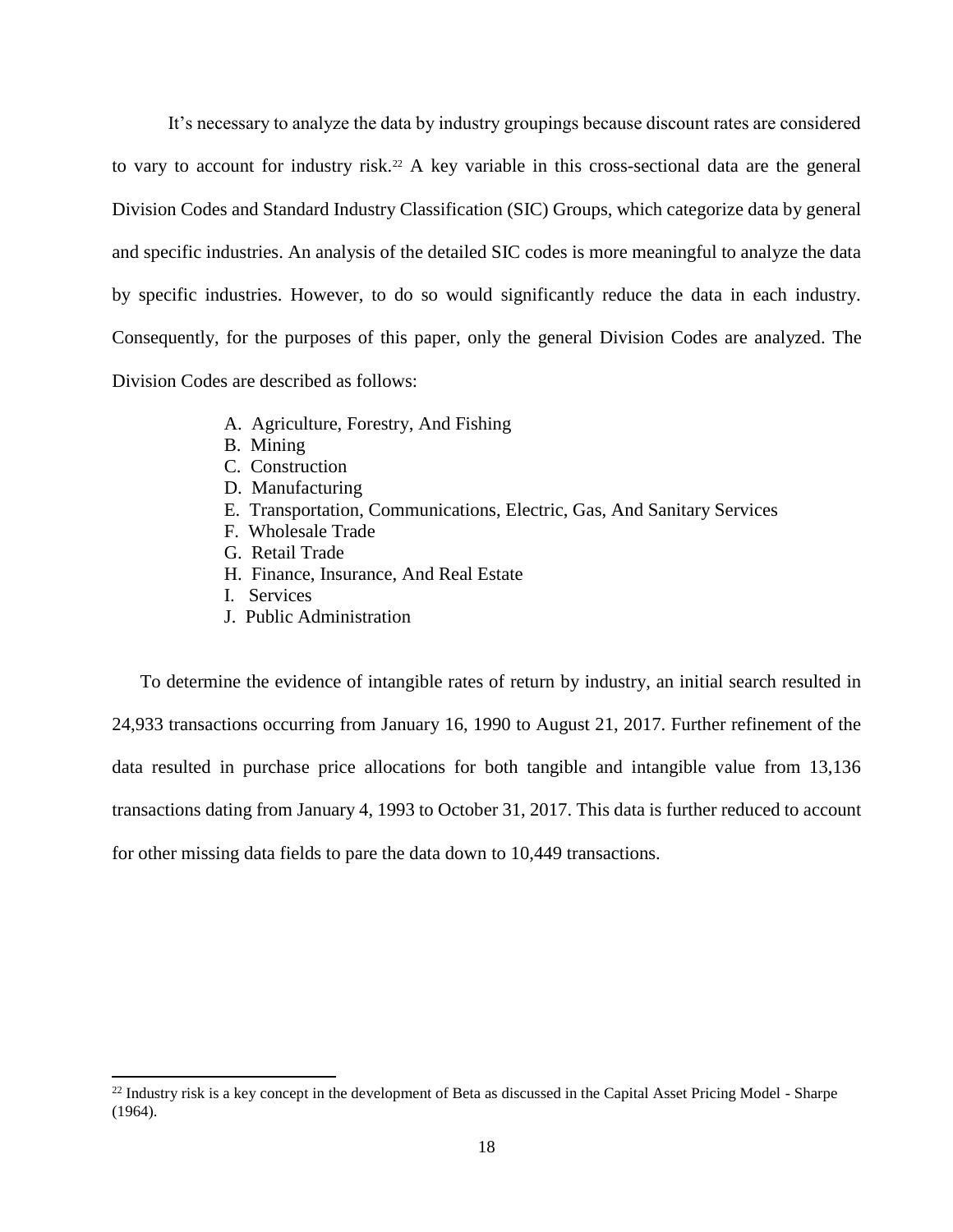#### **VII. Model for Determining the Discount Rate**

To determine an overall firm value for a transaction a simplified formula can be applied:

$$
MVIC = \frac{EBIT}{Capitalization Rate}
$$

The Market Value of Invested Capital ("MVIC") is the sum of debt and equity in a business. To estimate potential components of how the value may be derived, the target's Earnings Before Interest and Taxes ("EBIT"), Weighted Average Cost of Capital ("WACC"). <sup>23</sup> Although the growth in EBIT is not disclosed by the data, the use of Capitalization Rates instead of WACC directly is acceptable, because they are directly related.

Another simplifying assumption is the exclusion of tax rates. Discount rates generally are calculated on an after-tax basis, yet EBIT is pre-tax. However, within the data are transactions of many pass-through and smaller entities, which do not pay regular corporate rates of tax. Consequently, to use a pre-tax rate of return also minimizes the affect that varying taxes that would have an impact on WACC. Given these varying tax rates, I elected not to consider after-tax rates of return for WACC, which is the standard practice.

 $\overline{a}$ 

<sup>&</sup>lt;sup>23</sup> As previously noted growth is unknown and excluded. In practice, the following formula is applied:  $MVIC = \frac{EBIT}{WAC}$ WACC-g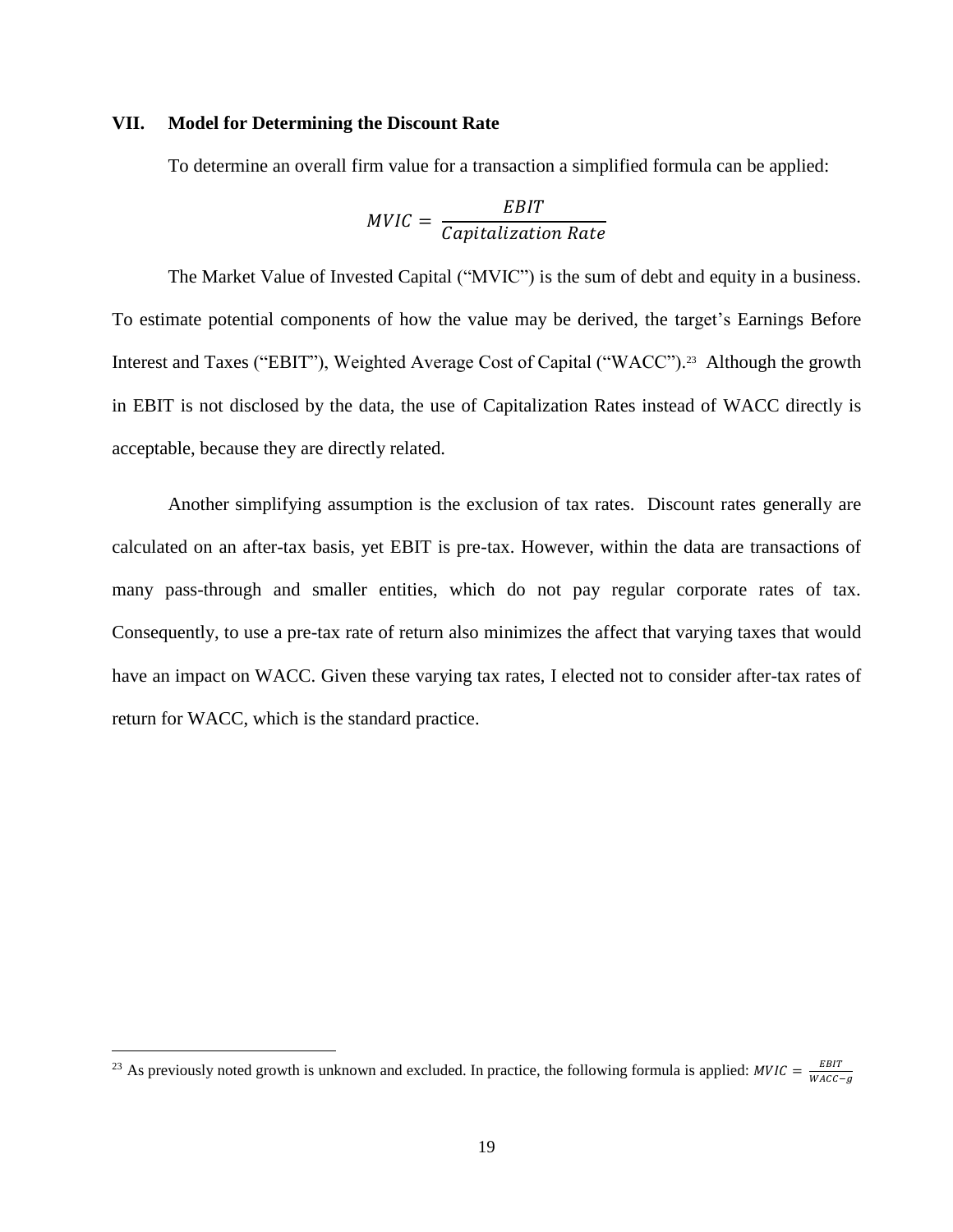#### **VIII. Model to Determine Relative Weightings of Individual Assets**

To determine whether there is a relationship between the Capitalization Rate as a surrogate for WACC, the dependent variable and the weighting of assets as independent variables, an ordinary least squares regression is performed using the following independent variables:

$$
\beta_0 + \frac{x_1}{\sum_{i=1}^{11} x_i} * \beta_1 + \frac{x_2}{\sum_{i=1}^{11} x_i} * \beta_2 + \frac{x_3}{\sum_{i=1}^{11} x_i} * \beta_3 + \frac{x_4}{\sum_{i=1}^{11} x_i} * \beta_4 + \frac{x_5}{\sum_{i=1}^{11} x_i} * \beta_5
$$
  
+ 
$$
\frac{x_6}{\sum_{i=1}^{11} x_i} * \beta_6 + \frac{x_7}{\sum_{i=1}^{11} x_i} * \beta_7 + \frac{x_8}{\sum_{i=1}^{11} x_i} * \beta_8 + \frac{x_9}{\sum_{i=1}^{11} x_i} * \beta_9 + \frac{x_{10}}{\sum_{i=1}^{11} x_i}
$$
  
\* 
$$
\beta_{10} + \frac{x_{11}}{\sum_{i=1}^{11} x_i} * \beta_{11} + \varepsilon = WACC
$$

The independent variable is the individual weightings of the intangibles as a percentage of total assets divided by the sum of all intangibles weightings. The intercept  $\beta_0$  is increased by the independent variables times their corresponding coefficient plus an error term  $(E)$ :

|                                    | <b>Independent Variable</b><br>(Weighting of Asset/ Sum of |                    |
|------------------------------------|------------------------------------------------------------|--------------------|
| Asset                              | <b>Weightings</b> )                                        | <b>Coefficient</b> |
| Total Current Assets (TCA)         | $X_1$ /Total Assets/ $\sum_{i=1}^{11} x_i$                 | $\beta_1$          |
| Tangible Assets <sup>24</sup> (TA) | $X_2$ Total Assets/ $\sum_{i=1}^{11} x_i$                  | $\beta_2$          |
| Customer Relationships (CR)        | $X_3$ Total Assets/ $\sum_{i=1}^{11} x_i$                  | $\beta_3$          |
| Backlog (BL)                       | $X_4$ Total Assets/ $\sum_{i=1}^{11} x_i$                  | $\beta_4$          |
| Technology $(T)$                   | $X_5$ Total Assets/ $\sum_{i=1}^{11} x_i$                  | $\beta_{5}$        |
| Research and Development (RD)      | $X_6$ Total Assets/ $\sum_{i=1}^{11} x_i$                  | $\beta_6$          |
| Trade Name (TN)                    | $X_7$ Total Assets/ $\sum_{i=1}^{11} x_i$                  | $\beta_7$          |
| Non-Competes (NC)                  | $X_8$ Total Assets/ $\sum_{i=1}^{11} x_i$                  | $\beta_8$          |
| Other Intangibles (OI)             | $X_9$ Total Assets/ $\sum_{i=1}^{11} x_i$                  | $\beta_9$          |
| Goodwill (GW)                      | $X_{10}$ Total Assets/ $\sum_{i=1}^{11} x_i$               | $\beta_{10}$       |
| Other Non-Current Assets (ONCA)    | $X_{11}$ Total Assets/ $\sum_{i=1}^{11} x_i$               | $\beta_{11}$       |

The purpose of using an ordinary least squares (OLS) regression is to determine the strength or weakness of the relationship between WACC as the dependent variable and the weighting of the

 $\overline{a}$ 

<sup>&</sup>lt;sup>24</sup> Tangible assets include, fixed asset and real estate included in the Pratt Stats data.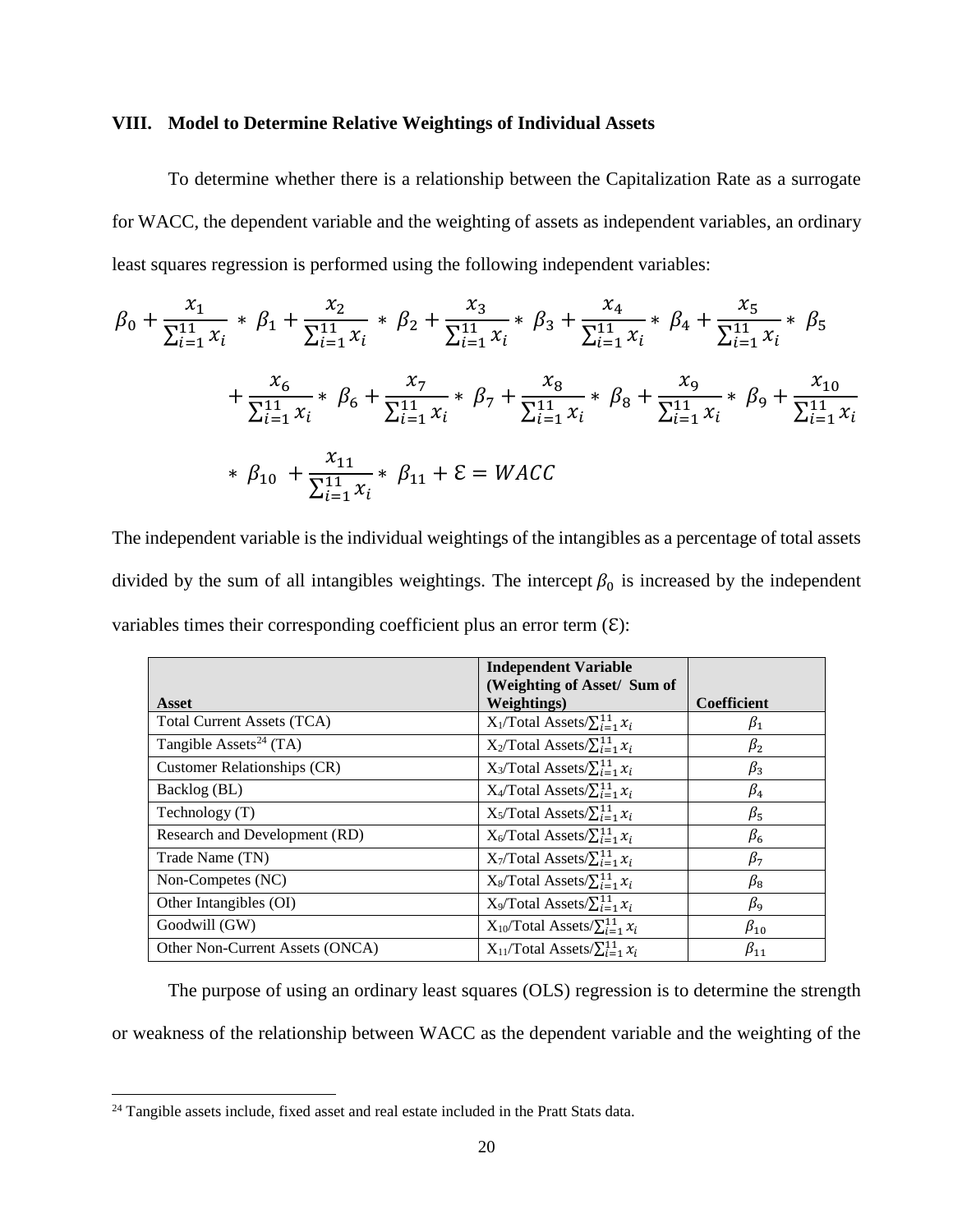intangibles as independent variables. Where coefficients are positive it will indicate increased proportions of intangibles are associated with greater risk as expressed by the associated WACC. Conversely, where the coefficients are negative, the associated WACC and risk are reduced. However, if the relationship between the variables are not robust, which is the case, the conclusion that intangibles are not necessarily risky assets is supported.

Of the 13,136 transactions are analyzed 2,687 or 20.5% are removed as variables were missing. The adjusted data set included 10,449 transactions. The results of the regressions for the various industries along with the R Squared  $(R^2)$ , number of transactions (N), coefficient for the independent variable (β), Significance or the P-Value (Sig.) and the Standard Deviation (σ) are presented on the following page.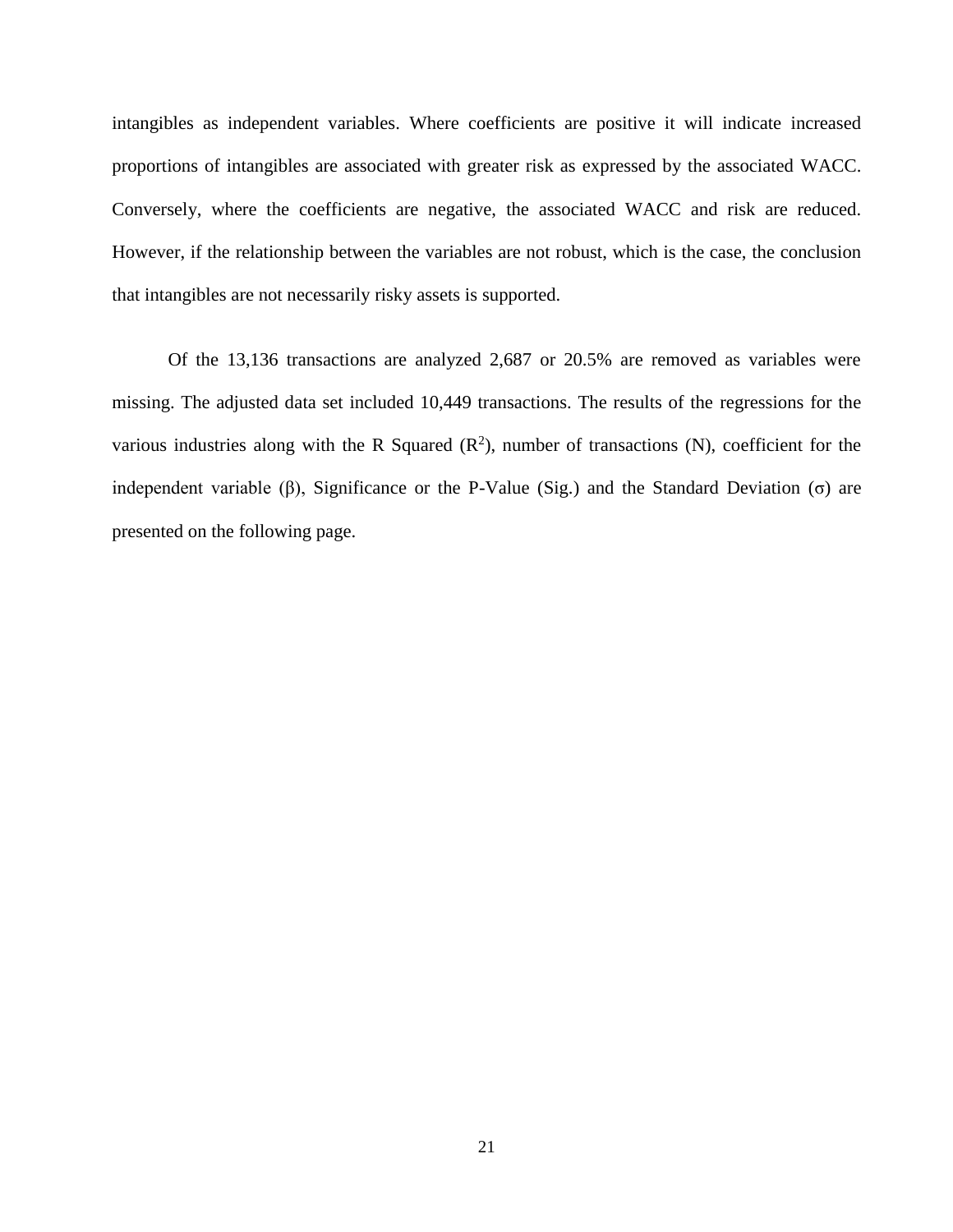|             |          | Agricult. (A) | Mining (B)     | Construct. (C) Manufact. (D) |                | Trans. Com. (E) | Wholesale (F) | Retail (G)    | Fin. Insur. (H) | Services (I)  | Pub. Adm. $(J)$ |
|-------------|----------|---------------|----------------|------------------------------|----------------|-----------------|---------------|---------------|-----------------|---------------|-----------------|
|             |          | $\mu = 0.492$ | $\mu = 0.132$  | $\mu = 0.361$                | $\mu = 0.232$  | $\mu = 0.357$   | $\mu = 0.288$ | $\mu = 0.498$ | $\mu = 0.293$   | $\mu = 0.391$ | $\mu = 0.405$   |
|             |          | $R^2 = 0.037$ | $R^2 = 0.166$  | $R^2 = 0.035$                | $R^2 = 0.025$  | $R^2 = 0.017$   | $R^2 = 0.035$ | $R^2 = 0.054$ | $R^2 = 0.070$   | $R^2 = 0.010$ | $R^2 = nmf$     |
|             |          | $N = 509$     | $N = 67$       | $N = 501$                    | $N = 1349$     | $N = 532$       | $N = 626$     | $N = 2325$    | $N = 517$       | $N = 4020$    | $N = 3$         |
|             | β        | $-0.141$      | 0.089          | $-0.085$                     | $-0.114$       | $-0.037$        | $-0.158$      | $-0.105$      | $-0.124$        | $-0.056$      |                 |
| TCA Sig.    |          | 0.002         | 0.489          | 0.064                        | < 0.001        | 0.410           | < 0.001       | < 0.001       | 0.005           | < 0.001       |                 |
|             | σ        | 0.109         | 0.190          | 0.150                        | 0.225          | 0.150           | 0.278         | 0.142         | 0.197           | 0.141         | 0.410           |
|             | β        |               |                | 0.126                        |                |                 |               |               |                 |               |                 |
| TA          | Sig.     | $\bar{a}$     | $\overline{a}$ | 0.008                        | $\overline{a}$ | ä,              |               |               |                 |               |                 |
|             | $\sigma$ | 0.385         | 0.303          | 0.352                        | 0.348          | 0.396           | 0.375         | 0.351         | 0.445           | 0.405         | 0.069           |
|             | $\beta$  | 0.026         | $-0.216$       | $-0.003$                     | $-0.062$       | $-0.068$        | $-0.092$      | $-0.022$      | $-0.107$        | $-0.045$      |                 |
| CR          | Sig.     | 0.786         | 0.369          | 0.941                        | 0.028          | 0.137           | 0.025         | 0.273         | 0.020           | 0.006         |                 |
|             | $\sigma$ | 0.015         | 0.041          | 0.081                        | 0.097          | 0.088           | 0.096         | 0.010         | 0.116           | 0.076         |                 |
|             | $\beta$  |               |                | $-0.029$                     | $-0.005$       | $-0.006$        | $-0.028$      |               | $-0.021$        | $-0.001$      |                 |
| BL          | Sig.     |               | ÷,             | 0.528                        | 0.895          | 0.896           | 0.496         |               | 0.633           | 0.946         |                 |
|             | $\sigma$ |               | 0.000          | 0.003                        | 0.015          | 0.002           | 0.001         |               | 0.001           | 0.012         |                 |
|             | $\beta$  | $-0.140$      | $-0.055$       | $-0.031$                     | $-0.044$       | $-0.001$        | 0.010         | $-0.009$      | $-0.063$        | $-0.029$      |                 |
| T           | Sig.     | 0.785         | 0.736          | 0.488                        | 0.126          | 0.979           | 0.812         | 0.657         | 0.155           | 0.071         |                 |
|             | $\sigma$ | 0.008         | 0.003          | 0.025                        | 0.060          | 0.015           | 0.019         | 0.004         | 0.022           | 0.047         |                 |
|             | β        |               |                |                              | $-0.022$       | $-0.009$        |               |               | $-0.033$        | $-0.014$      |                 |
| RD          | Sig.     |               |                |                              | 0.435          | 0.831           |               |               | 0.444           | 0.383         |                 |
|             | $\sigma$ |               |                |                              | 0.037          | 0.003           |               |               | 0.026           | 0.017         |                 |
|             | β        | $-0.089$      | 0.165          | $-0.049$                     | $-0.049$       | $-0.007$        | $-0.020$      | $-0.032$      | $-0.098$        | $-0.016$      |                 |
| TN          | Sig.     | 0.335         | 0.531          | 0.286                        | 0.080          | 0.877           | 0.632         | 0.117         | 0.025           | 0.319         |                 |
|             | $\sigma$ | 0.033         | 0.002          | 0.032                        | 0.066          | 0.050           | 0.039         | 0.029         | 0.118           | 0.026         |                 |
|             | β        | $-0.101$      | 0.378          | 0.037                        | $-0.030$       | $-0.025$        | $-0.031$      | $-0.093$      | 0.078           | $-0.035$      |                 |
| NC          | Sig.     | 0.022         | 0.003          | 0.423                        | 0.286          | 0.566           | 0.438         | < 0.001       | 0.072           | 0.027         |                 |
|             | $\sigma$ | 0.091         | 0.092          | 0.138                        | 0.124          | 0.101           | 0.121         | 0.094         | 0.088           | 0.120         | 0.087           |
|             | β        | $-0.019$      | 0.070          | 0.014                        | $-0.029$       | $-0.051$        | $-0.056$      | $-0.022$      | $-0.010$        | $-0.007$      |                 |
| O           | Sig.     | 0.669         | 0.568          | 0.753                        | 0.296          | 0.244           | 0.166         | 0.280         | 0.819           | 0.663         |                 |
|             | $\sigma$ | 0.059         | 0.099          | 0.073                        | 0.074          | 0.078           | 0.830         | 0.076         | 0.092           | 0.068         |                 |
|             | β        | $-0.054$      | 0.108          |                              | $-0.115$       | $-0.091$        | $-0.062$      | $-0.178$      | $-0.132$        | $-0.050$      |                 |
| $\mbox{GW}$ | Sig.     | 0.227         | 0.411          | $\overline{\phantom{a}}$     | $<0.001$       | 0.044           | 0.144         | $<0.001$      | $0.004\,$       | 0.002         |                 |
|             | $\sigma$ | 0.370         | 0.287          | 0.354                        | 0.328          | 0.369           | 0.335         | 0.294         | 0.425           | 0.370         | 0.355           |
|             | $\beta$  | $-0.044$      | 0.066          | $-0.001$                     | $-0.026$       | $-0.065$        | 0.002         | $-0.064$      | $-0.126$        | $-0.014$      |                 |
| ONCA Sig.   |          | 0.318         | 0.621          | 0.981                        | 0.341          | 0.140           | 0.952         | 0.002         | $0.004\,$       | 0.384         |                 |
|             | $\sigma$ | 0.099         | 0.085          | 0.101                        | 0.091          | 0.139           | 0.122         | 0.140         | 0.147           | 0.122         | 0.045           |

nmf = not meaningful

The following paragraphs describe the relationships of the independent variables to WACC by industry. An interesting result from a review of this data is that there is wide variation in average WACC rates ranging from 0.132 for Mining to 0.498 for Retail, with industries that have large intangible components such as Services, with a WACC of 0.391 having less risk than Retail. Retail is a currently a sector that is in distress. So, it makes sense that this industry would require a significant return.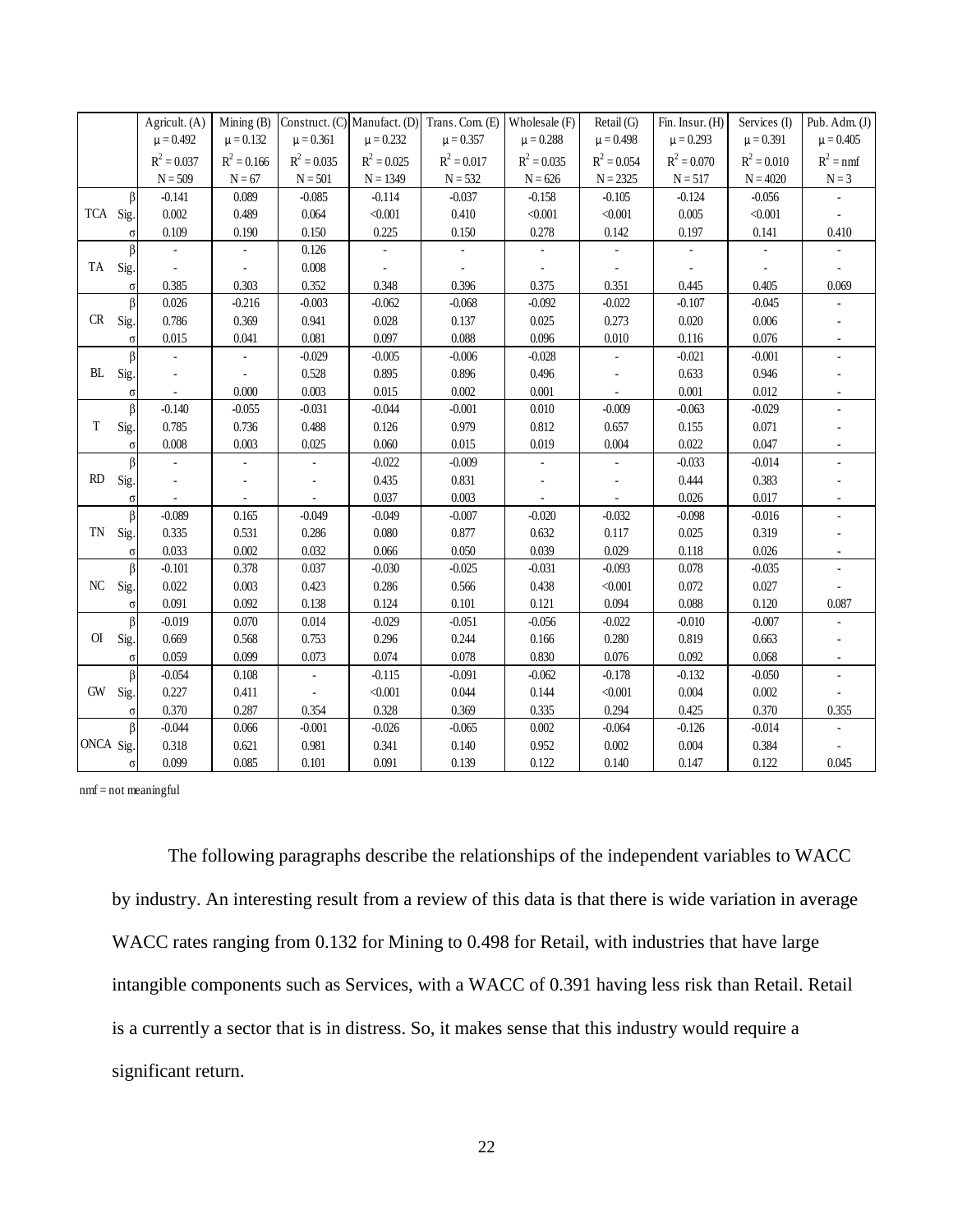These results do compare similar to the PE rates of returns, previously cited and not surprising, given that Private Equity Rates of return on an after-tax basis are generally significantly greater than equity rates of return in the Public Markets.<sup>25</sup> Additionally, pre-tax rates of returns are always above after-tax returns. If one were to use this data to determine WACC, to covert a pre-tax rate of return for Division A of 49.2% and assuming a corporate tax rate of 35.0%, the following equation is used:  $WACC_n(1-t) = WACC_A$  or 49.2% (1-0.35) = 24.6%

Where:  $WACC_p = Pre - Tax WACC$  $WACC_A = After - Tax WACC$ t =Assumed Tax Rate

 $\overline{a}$ 

The following is a detailed discussion on the data's analysis for specific industries.

#### Division A: Agriculture, Forestry and Fishing

For this division, the selected sample is 509 transactions out of 576. The model has a low R Squared of 0.037, an indication that the overall fit of the relationship between the weightings and WACC is not good.

On an individualized basis, only Current Assets and Non-Competes have statistical significance (p-value) of 0.002 and 0.022 and coefficients of -0.141 and -0.101, respectively. The other variables did not have statistical significance. Tangible Assets indicated collinearity with other variables and are removed from the regression.

The relative risk of the intangible assets as measured by the Standard Deviation ( $\sigma$ ) of the weightings is Technology (0.008) and the intangible with the greatest risk is Goodwill (0.354).

<sup>&</sup>lt;sup>25</sup> Grabowski, Nunes & Harrington (2017) indicate an equity risk premium above the risk-free rate for 2017 of 2.72% ranging from 5.50% to 6.94% for U.S. equities for an extended period.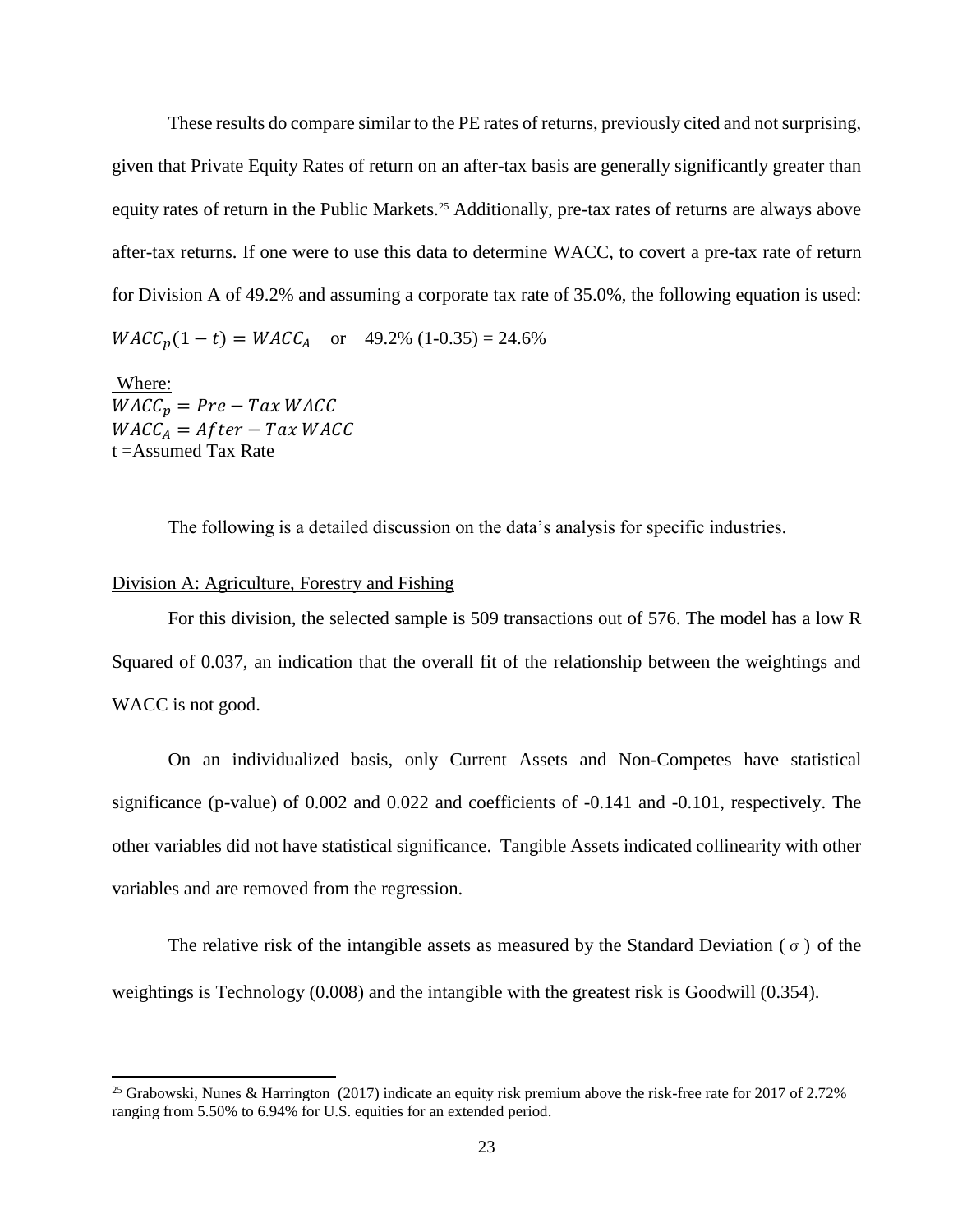#### Division B: Mining

For this division, the selected sample is 67 transactions out of 88. The R Squared is low at 0.166, an indication that the overall fit of the relationship between the weightings and WACC is not good.

The relative risk of the intangible assets as measured by the Standard Deviation ( $\sigma$ ) of the weightings is the Trade Name (0.002) and the intangible with the greatest risk is Goodwill (0.287).

On an individualized basis, only non-competes (0.003) have statistical significance. Tangible Assets indicated collinearity with other variables and are removed from the regression.

#### Division C: Construction

For this division, the selected sample is 501 transactions out of 566. The R Squared is low at 0.035, an indication that the overall fit of the relationship between the weightings and WACC is not good.

The relative risk of the intangible assets as measured by the Standard Deviation ( $\sigma$ ) of the weightings is the Backlog (0.003) and the intangible with the greatest risk is Goodwill (0.354).

On an individualized basis, only tangible assets have statistical significance at 0.008 and a coefficient of 0.126. The other variables did not have statistical significance. Goodwill indicated collinearity with other variables and is removed from the regression.

### Division D: Manufacturing

For this division, the selected sample is 1,349 transactions out of 1,870. The R Squared is low at 0.025, an indication that the overall fit of the relationship between the weightings and WACC is not good.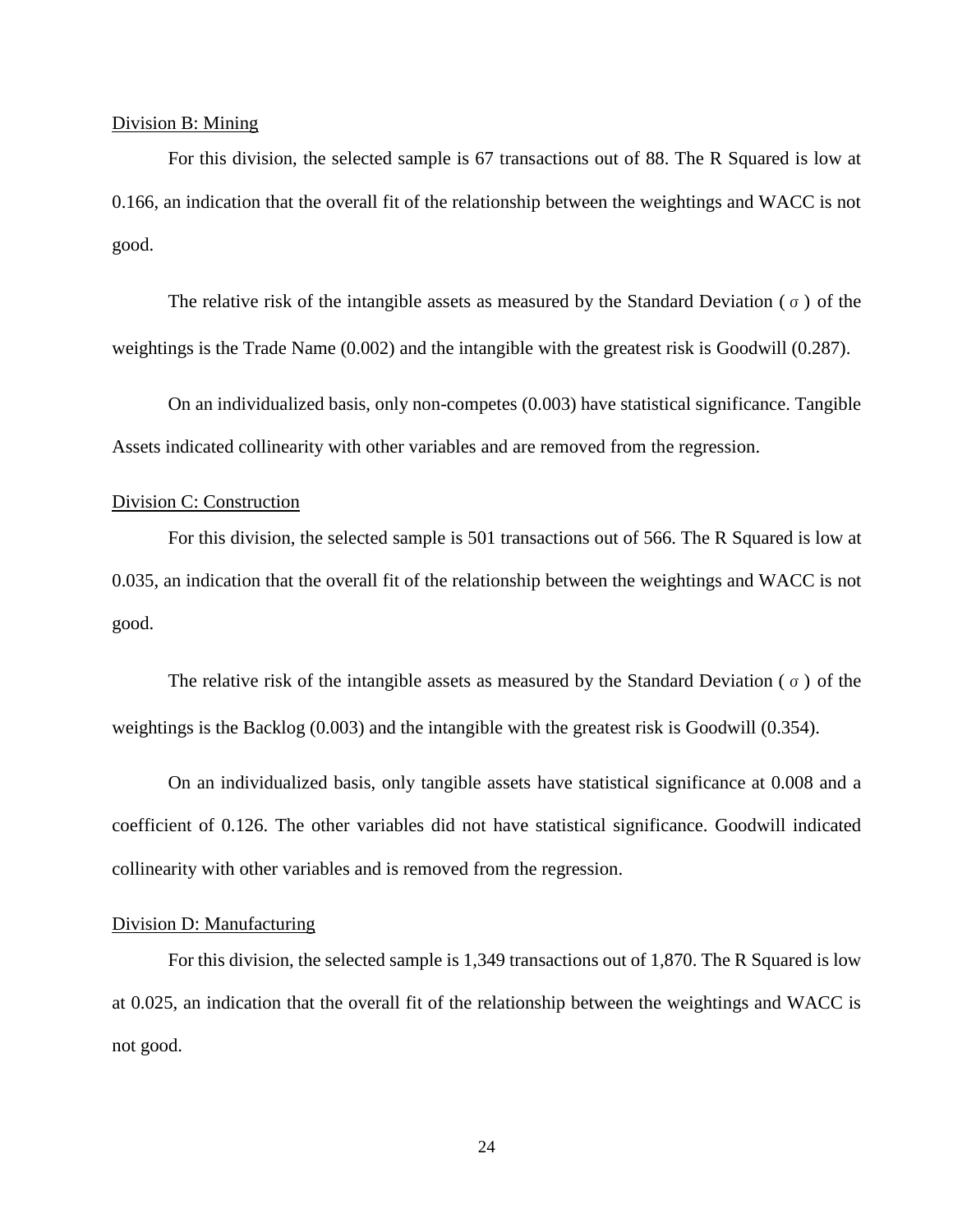The relative risk of the intangible assets as measured by the Standard Deviation ( $\sigma$ ) of the weightings is the Backlog (0.015) and the intangible with the greatest risk is Goodwill (0.328).

On an individualized basis, Total Current Assets, Customer Relationships and Goodwill have statistical significance of  $\langle 0.001, 0.028 \rangle$  and  $\langle 0.001 \rangle$  with coefficients of  $-0.114, -0.062 \rangle$  and  $-0.115$ , respectively. The other variables did not have statistical significance. Tangible Assets indicated collinearity with other variables and are removed from the regression.

#### Division E: Transportation, Communications, Electric, Gas and Sanitary Services

For this division, the selected sample is 532 transactions out of 659. The R Squared is low at 0.017, an indication that the overall fit of the relationship between the weightings and WACC is not good.

The relative risk of the intangible assets as measured by the Standard Deviation ( $\sigma$ ) of the weightings is the Backlog (0.002) and the intangible with the greatest risk is Goodwill (0.369).

On an individualized basis, Goodwill has statistical significance of 0.044 with a coefficient of -0.091. The other variables do not have statistical significance. Tangible Assets indicated collinearity with other variables and are removed from the regression.

#### Division F: Wholesale Trade

For this division, the selected sample is 626 transactions out of 764. The R Squared is low at 0.035, an indication that the overall fit of the relationship between the weightings and WACC is not good.

The relative risk of the intangible assets as measured by the Standard Deviation ( $\sigma$ ) of the weightings is the Backlog (0.001) and the intangible with the greatest risk is Goodwill (0.335).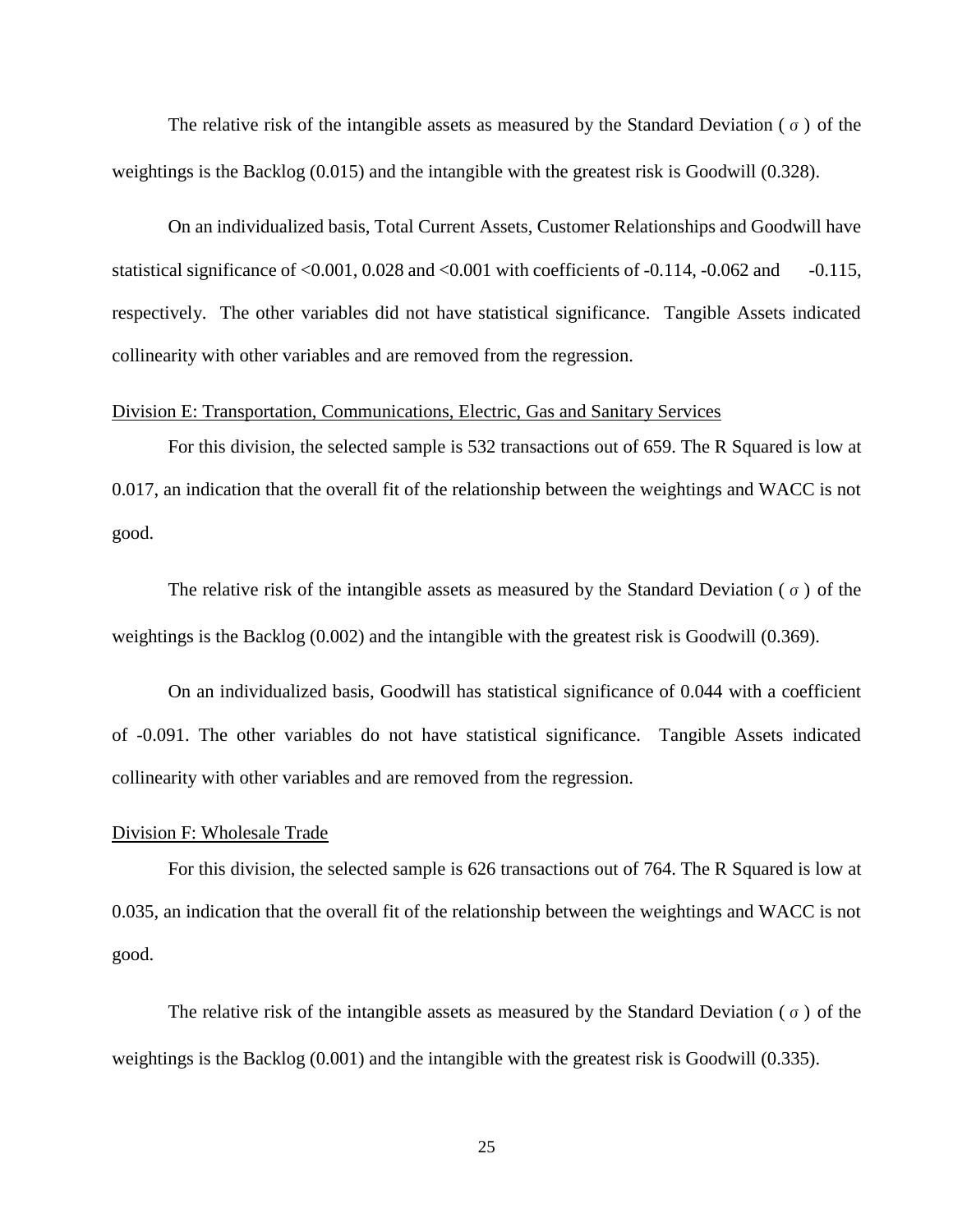On an individualized basis, Total Current Assets and Customer Relationships have statistical significance at <0.001 and 0.025 with coefficients of -0.158 and -0.092, respectively. The other variables do not have statistical significance. Tangible Assets indicated collinearity with other variables and are removed from the regression.

#### Division G: Retail Trade

For this division, the selected sample is 2,325 transactions out of 2,878. The R Squared is low at 0.054, an indication that the overall fit of the relationship between the weightings and WACC is not good.

The relative risk of the intangible assets as measured by the Standard Deviation ( $\sigma$ ) of the weightings is the Technology (0.004) and the intangible with the greatest risk is Goodwill (0.294).

On an individualized basis, Total Current Assets, Non-Competes and Goodwill have statistical significance all at <0.001 with coefficients of -0.105, -0.093 and -0.178, respectively. The other variables do not have statistical significance. Tangible Assets indicated collinearity with other variables and are removed from the regression.

#### Division H: Finance, Insurance and Real Estate

For this division, the selected sample is 517 transactions out of 648. The R Squared is low at 0.070, an indication that the overall fit of the relationship between the weightings and WACC is not good.

The relative risk of the intangible assets as measured by the Standard Deviation ( $\sigma$ ) of the weightings is the Backlog (0.001) and the intangible with the greatest risk is Goodwill (0.425).

On an individualized basis, Total Current Assets, Trade Name and Goodwill have statistical significance at 0.005, 0.025 and 0.004 with coefficients of -0.124, -0.098 and -0.132, respectively.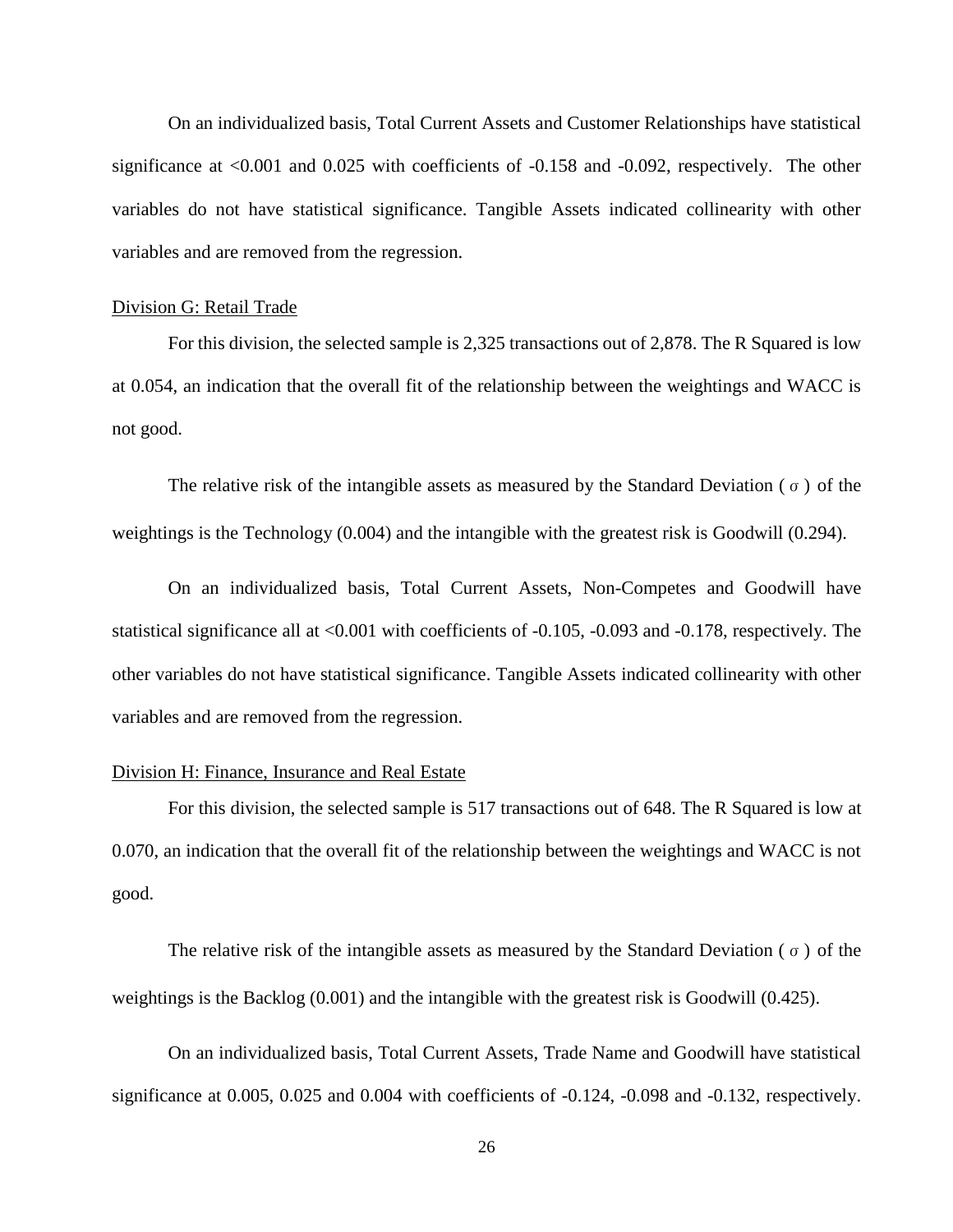The other variables do not have statistical significance. Tangible Assets indicated collinearity with other variables and are removed from the regression.

#### Division I: Services

For this division, the selected sample is 4,020 transactions out of 5,084. The R Squared is low at 0.010, an indication that the overall fit of the relationship between the weightings and WACC is not good.

The relative risk of the intangible assets as measured by the Standard Deviation ( $\sigma$ ) of the weightings is the Backlog (0.012) and the intangible with the greatest risk is Goodwill (0.370).

On an individualized basis, Total Current Assets, Customer Relationships, Non-Compete and Goodwill have statistical significance at <0.001, 0.006, 0.027 and 0.002, with coefficients of ---0.056, -0.045, -0.035 and -0.050, respectively. The other variables do not have statistical significance. Tangible Assets indicated collinearity with other variables and are removed from the regression.

#### Division J: Public Administration

For this division, the selected sample is 3 transactions out of 3. Given the lack of data the model has no statistical validity and cannot be analyzed.

#### **IX. Conclusion on Data**

The results show that only current assets, non-competes and customer relationships have any statistical predictability to WACC in limited industries. In general, when intangibles do have significance, their coefficients are negative, which reduces WACC and implied risk. This finding supports the view stated by Lev and Gu (2008) that there are several industries do rely on intangibles and investment in intangibles are associated with reduce risk. Therefore, based upon this data, the concept that intangible always should have a premium above WACC is unfounded.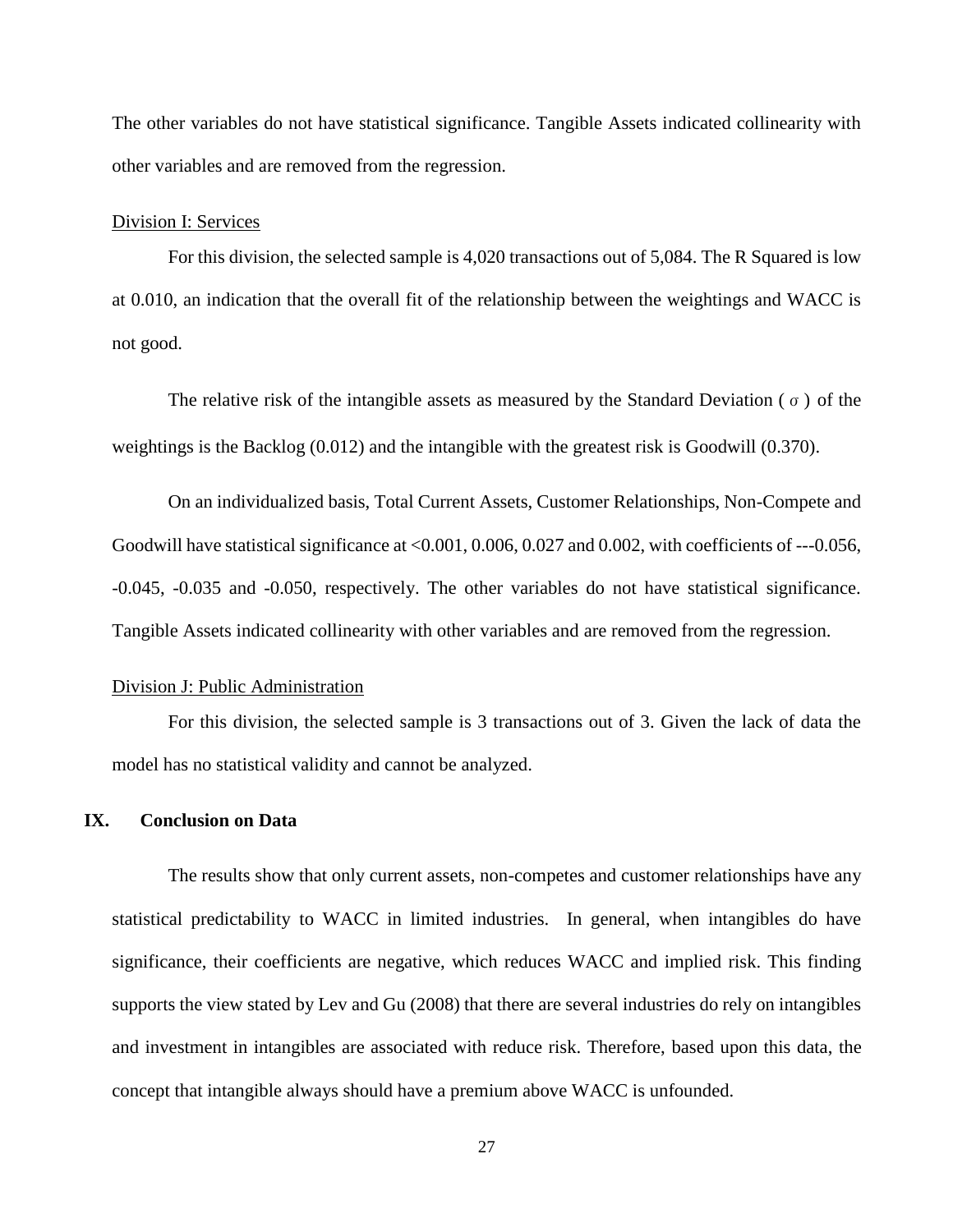As the regression models do not consistently support a wide range of intangibles relationship to WACC, benchmarking the relative values is not a practice that auditors should consider, as there is no real statistical relationship of the weighting of the intangibles within the industries. However, benchmarking can and should take place for the selected discount rates based upon the standard deviation of the purchase price allocation data.

Despite a lack of empirical evidence by Reilly, R. F., & Schweihs, R. P. (1999), the concept of a hierarchy of returns for intangible assets does hold true. A clear majority of the industries indicated that Backlog is the least risky asset, with Goodwill being the riskiest. A sales backlog for an acquirer should be a less risky asset, given that it can be quantified and used in a limited amount of time, while Goodwill is an indefinitely lived asset with a speculative or "residual" calculation. Consequently, the suggestion that there is a hierarchy of returns is correct. However, as previously stated, based upon current valuation guidance, the valuation specialist can use their independent judgement or intuition in what the hierarchy is, without reference to any data. As this finding does support the hierarchy of returns, this paper now focuses on a proposed solution to the use of premiums based upon the market data analyzed.

#### **X. Policy Recommendation**

My suggestion is to use the purchase price allocation data to support the selection of premiums above WACC. To do so, this discussion now returns to the sample valuation explained at the beginning of this paper.

An example of the excess return concept that Sharpe (1966) introduced using returns above a risk-free rate, can be modified to use WACC as the benchmark. The assumption is that the variation of the pricing within the industry is a measurement of the risk of mispricing within the industry. Since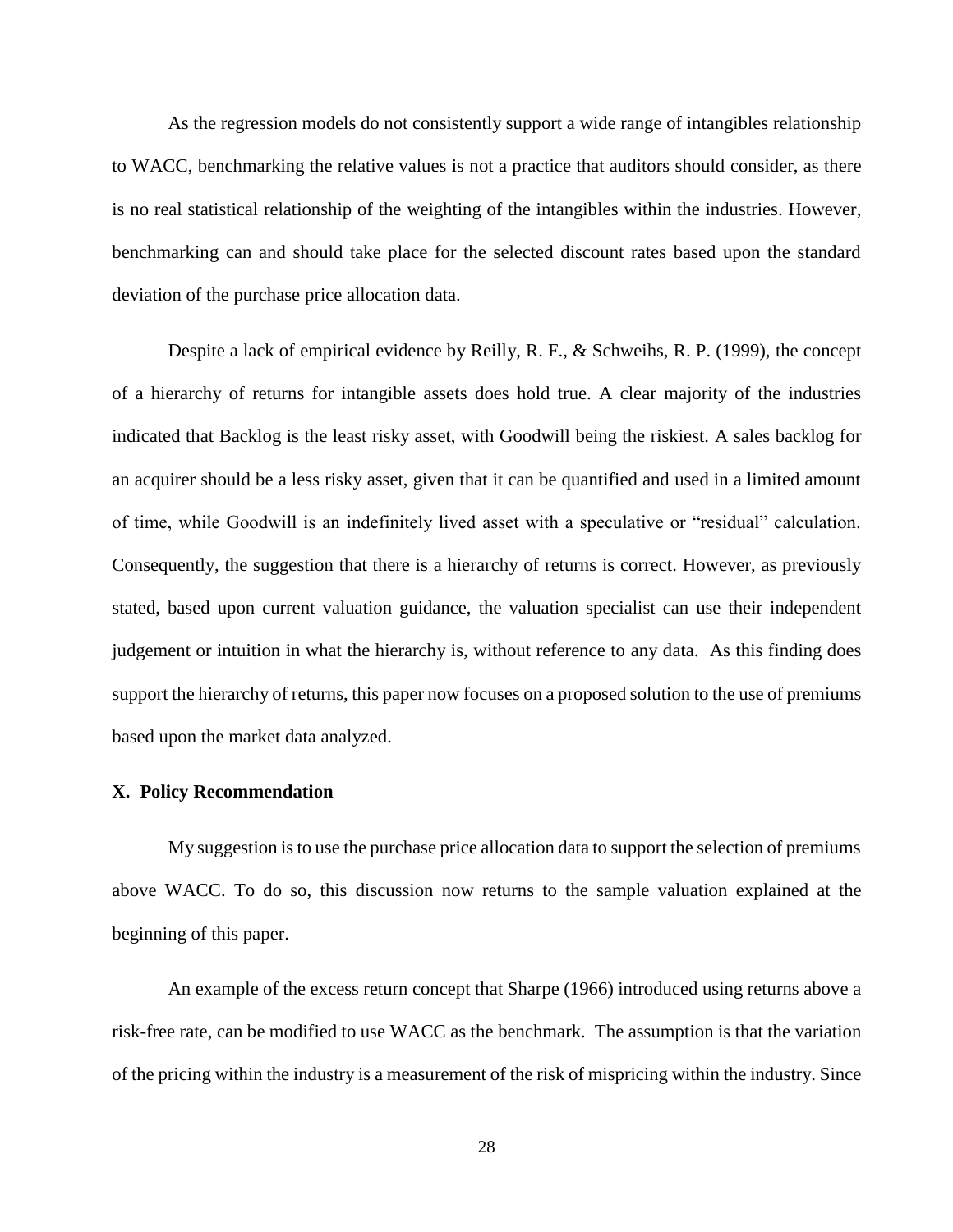Stegink, Schauten & de Graff (2007) concludes that the cost of equity (levered) is an acceptable proxy for intangible rates of return  $(R_i)$ , the premium above WACC can be allocated amongst the intangible assets based upon their standard deviations  $(\sigma_i)$  individually as compared to the weighted average standard deviation( $\sigma_{wtd}$ ) of all intangibles acquired. The process for the intangible discount rate ( $R_i$ ) is presented as:

$$
R_i = COE_L - WACC \times \left(\frac{\sigma_i}{\sigma_{wtd}}\right) + WACC
$$

This process is detailed on **Exhibits 5 and 6** and results in a premium for the Trade Name of 16.7% based upon a premium of 2.8%. The resulting value for the Trade Name from the example outlined is \$29.413. This process albeit based upon its limitations is better than intuition alone. As the FASB's guidance states a preference for market inputs, the process is an improvement that contributes to the body of valuation knowledge.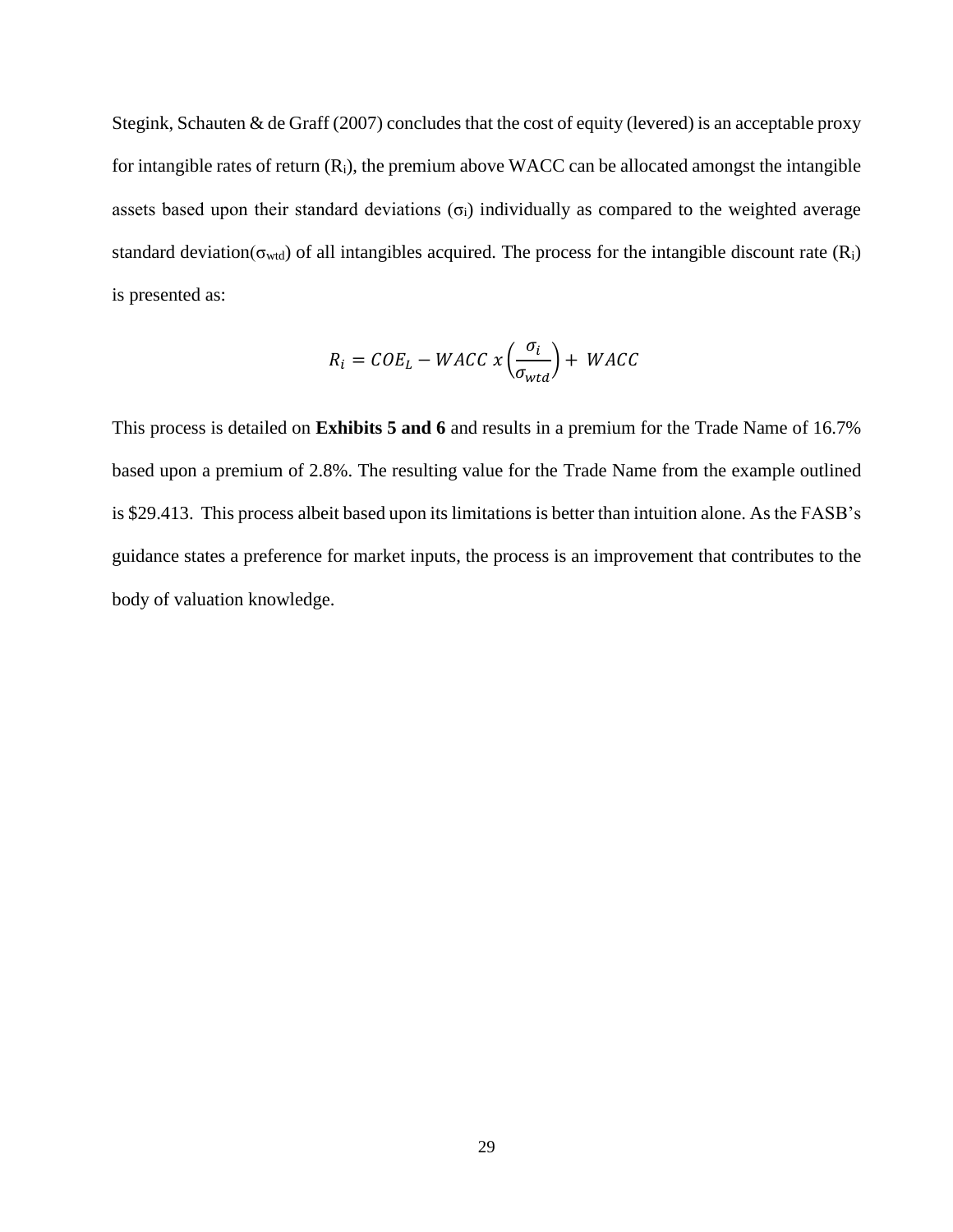References:

American Society of Appraiser. (2009). Business Valuation Standards Glossary. [https://www.appraisers.org/docs/default-source/discipline\\_bv/bv-standards.pdf?sfvrsn=0](https://www.appraisers.org/docs/default-source/discipline_bv/bv-standards.pdf?sfvrsn=0)

Best Practices For Valuations in Financial Reporting: Intangible Asset Working Group – Contributory Assets. (2010, May 31). Retrieved from [https://www.appraisalfoundation.org/imis/docs/Valuation\\_Advisory\\_1\\_Identification\\_of\\_Contribut](https://www.appraisalfoundation.org/imis/docs/Valuation_Advisory_1_Identification_of_Contributory_Assets_and_Calculation_of_Economic_Rents.pdf) [ory\\_Assets\\_and\\_Calculation\\_of\\_Economic\\_Rents.pdf](https://www.appraisalfoundation.org/imis/docs/Valuation_Advisory_1_Identification_of_Contributory_Assets_and_Calculation_of_Economic_Rents.pdf)

Dohmeyer, B. & Butler, P. (2012) The Implied Private Company Pricing Line: Empirically Observing the Cost of Capital  $COC = FCFF/P + G$ . Business Valuation Review: Spring 2012, Vol. 31, No. 1, pp. 35-47.

Grabowski, R. J., Nunes, C., & Harrington, J. P. (2017). 2017 Valuation Handbook: U.S. Guide to Cost of Capital. Newark: John Wiley & Sons, Incorporated.

Everett, C. (2017). 2017 Private Capital Markets Report. Pepperdine Private Capital Markets Project. Pepperdine University

FASB, Financial Accounting Standards Board. (n.d.). Retrieved December 23, 2017, from <http://www.fasb.org/>

Hitchner, J. (2003). Financial valuation handbook: applications and models. New York: Wiley.

International Financial Reporting Standards. (n.d.). Retrieved December 23, 2017, from <http://www.ifrs.org/>

International Valuation Standards Council – International Valuation Standards Copia CMS. (n.d.). Glossary. Retrieved March 18, 2018, from https://www.ivsc.org/standards/glossary

Jacobs, J.F. (2014). The One and Only Standard WACC. Social Science Research Network. [http://ssrn.com/abstract=756105.](http://ssrn.com/abstract=756105)

Lev, B., & Gu, F. (2016). The end of accounting and the path forward for investors and managers. Hoboken, NJ: John Wiley & Sons, Inc.

Mard, M. J., Hitchner, J. R., & Hyden, S. D. (2007). Valuation for financial reporting: fair value, measurements and reporting, intangible assets, goodwill and impairment. Hoboken, NJ: John Wiley & Sons.

Modigliani, F. & M.H. Miller. (1958). The Cost of Capital, Corporation Finance and the Theory of Investment. The American Economic Review. Vol 48, pp. 261- 297.

Pratt Stats. Business Valuation Resources. https://www.bvresources.com/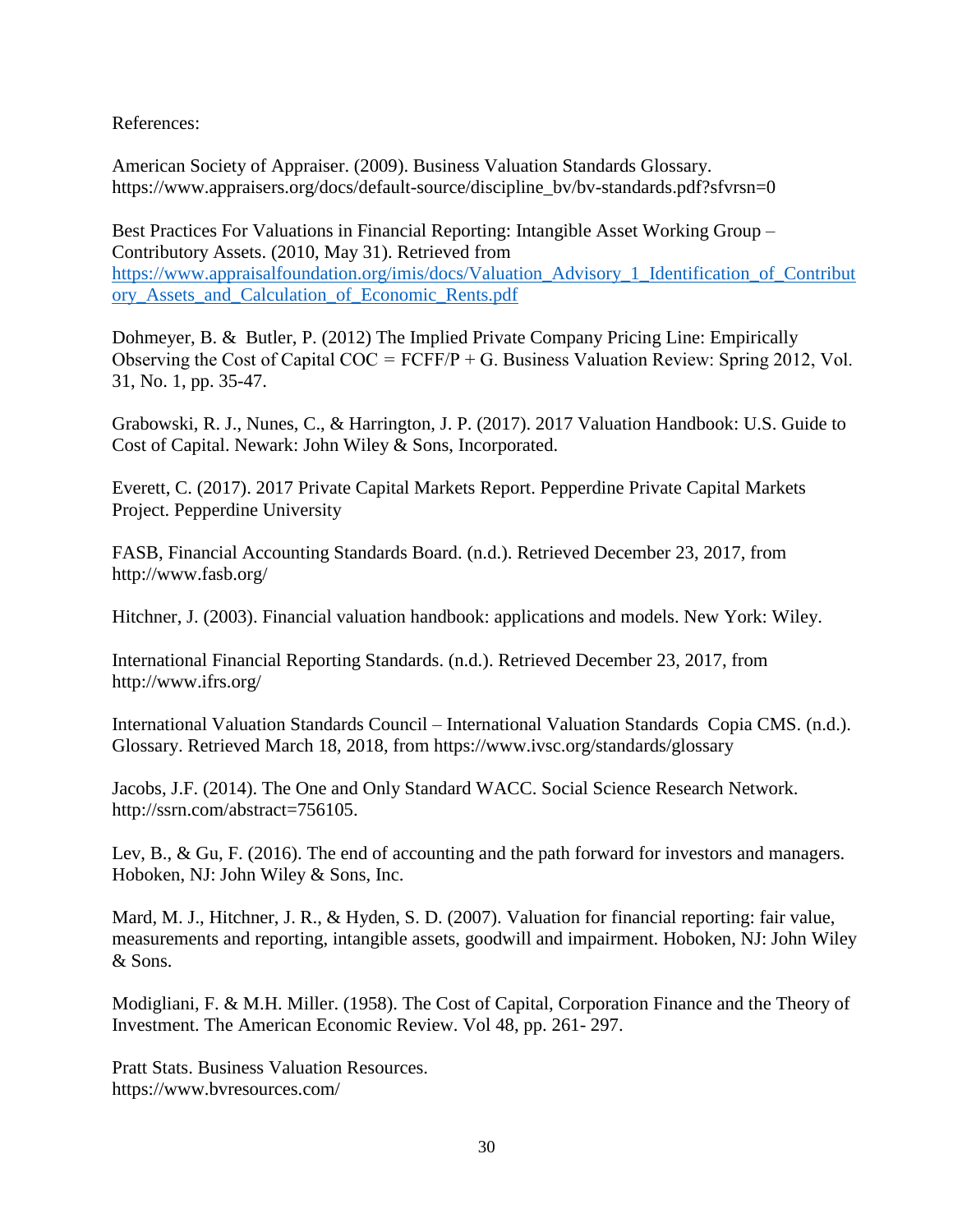Pratt, S. P., Grabowski, R. J., & Brealey, R. A. (2014). Cost of Capital, Website Applications and Examples. Somerset: Wiley.

Pratt, S. P., Niculita, A. V., Reilly, R. F., & Schweihs, R. P. (2008). Valuing a business: the analysis and appraisal of closely held companies. New York: McGraw Hill.

Reilly, R. F., & Schweihs, R. P. (1999). Valuing intangible assets. New York: McGraw-Hill.

Sharpe, W.F. (1966). Mutual Fund Performance. Journal of Business. Vol. 39 No. 1.

Sharpe, William F. (1964). Capital Asset Prices: A Theory of Market Equilibrium under Conditions of Risk. Journal of Finance. 19:3, pp. 425–42.

Smith, G., & Parr, R. (2005). Intellectual Property. Hoboken/N.J: Wiley.

Smith, G. V., & Parr, R. L. (2006). Intellectual property: Valuation, exploitation, and infringement damages. Hoboken, NJ: Wiley.

Robert T. Slee (2004). Private Capital Markets – Valuation, Capitalization, and Transfer of Private Business Interests. Hoboken, NJ: Wiley.

Statements on Auditing Standards. (n.d.). Retrieved March 05, 2018, from https://www.aicpa.org/research/standards/auditattest/sas.html

Standard Industry Classifications. United States Department of Labor <https://www.osha.gov/pls/imis/sicsearch.html>

Stegink, R., Schauten, M. & de Graaff, G. (2007). The discount rate for discounted cash flow valuations of intangible assets. Erasumus School of Economics. Rotterdam, Netherlands.

Zyla, M. L. (2013). Fair value measurement: practical guidance and implementation. Hoboken, NJ: Wiley.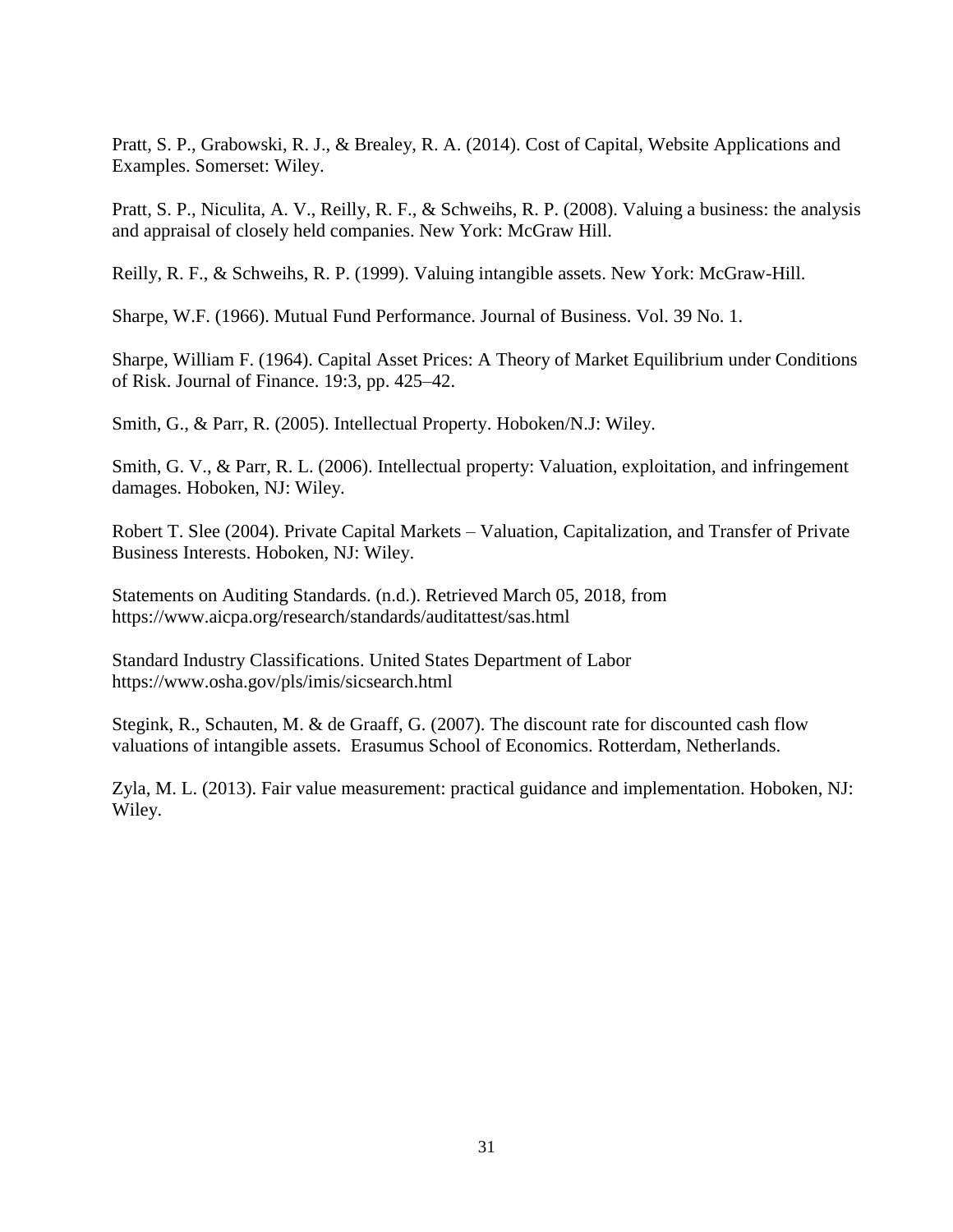## **Exhibit 1**

**Trade Name Valuation - Preliminary Valuation as of June 30, 2017**

(\$000)

|                   |                         |                        |                                  |                            |                           |                                  |                                                |                              |                                                        |                                                |                                     |                                 | <b>Tax Amortization</b><br><b>Benefit</b> |
|-------------------|-------------------------|------------------------|----------------------------------|----------------------------|---------------------------|----------------------------------|------------------------------------------------|------------------------------|--------------------------------------------------------|------------------------------------------------|-------------------------------------|---------------------------------|-------------------------------------------|
| Year              | Revenue<br>5%<br>Growth | <b>Royalty</b><br>Rate | <b>Royalty</b><br><b>Savings</b> | Maint.<br>Costs @<br>$1\%$ |                           | Taxes @<br>40%                   | <b>Net</b><br><b>Royalty</b><br><b>Savings</b> | of Year                      | Fraction Discount<br>Period                            | <b>PV</b> Factor<br>$(@18.9\%)$                | <b>PV Royalty</b><br><b>Savings</b> | Mid-<br>Year<br><b>Discount</b> | <b>Cash Flow</b><br>Factor                |
| Year 1            | \$<br>52,798            | 10.0%                  | \$<br>5,280                      | \$<br>528                  | $\boldsymbol{\mathsf{S}}$ | 1,901                            | \$<br>2,851                                    | 1.00                         | 0.50                                                   | $0.9170$ \$                                    | 2,614                               | 0.50                            | 0.9170                                    |
| Year <sub>2</sub> | \$<br>55,438            | 10.0%                  | \$<br>5,544                      | \$<br>554                  | \$                        | 1,996                            | \$<br>2,994                                    | 1.00                         | 1.50                                                   | $0.7711$ \$                                    | 2,309                               | 1.50                            | 0.7711                                    |
| Year 3            | \$<br>58,210            | 10.0%                  | \$<br>5,821                      | \$<br>582                  | $\boldsymbol{\mathsf{S}}$ | 2,096                            | \$<br>3,143                                    | 1.00                         | 2.50                                                   | $0.6484$ \$                                    | 2,038                               | 2.50                            | 0.6484                                    |
| Year <sub>4</sub> | \$<br>61,120            | 10.0%                  | \$<br>6,112                      | \$<br>611                  | \$                        | 2,200                            | \$<br>3,300                                    | 1.00                         | 3.50                                                   | $0.5453$ \$                                    | 1,799                               | 3.50                            | 0.5453                                    |
| Year 5            | \$<br>64,176            | 10.0%                  | \$<br>6,418                      | \$<br>642                  | $\boldsymbol{\mathsf{S}}$ | 2,310                            | \$<br>3,466                                    | 1.00                         | 4.50                                                   | $0.4585$ \$                                    | 1,589                               | 4.50                            | 0.4585                                    |
| Year 6            | \$<br>67,385            | 10.0%                  | \$<br>6,739                      | \$<br>674                  | \$                        | 2,426                            | \$<br>3,639                                    | 1.00                         | 5.50                                                   | $0.3856$ \$                                    | 1,403                               | 5.50                            | 0.3856                                    |
| Year 7            | \$<br>70,754            | $10.0\%$               | \$<br>7,075                      | \$<br>708                  | \$                        | 2,547                            | \$<br>3,821                                    | 1.00                         | 6.50                                                   | $0.3242$ \$                                    | 1,239                               | 6.50                            | 0.3242                                    |
| Year 8            | \$<br>74,292            | 10.0%                  | \$<br>7,429                      | \$<br>743                  | \$                        | 2,675                            | \$<br>4,012                                    | 1.00                         | 7.50                                                   | $0.2726$ \$                                    | 1,094                               | 7.50                            | 0.2726                                    |
| Year 9            | \$<br>78,007            | 10.0%                  | \$<br>7,801                      | \$<br>780                  | $\boldsymbol{\mathsf{S}}$ | 2,808                            | \$<br>4,212                                    | 1.00                         | 8.50                                                   | $0.2293$ \$                                    | 966                                 | 8.50                            | 0.2293                                    |
| Year 10           | \$<br>81,907            | 10.0%                  | \$<br>8,191                      | \$<br>819                  | $\boldsymbol{\S}$         | 2,949                            | \$<br>4,423                                    | 1.00                         | 9.50                                                   | $0.1928$ \$                                    | 853                                 | 9.50                            | 0.1928                                    |
|                   |                         |                        |                                  |                            |                           |                                  |                                                |                              | Present Value of Net Royalty Savings - Forecast Period |                                                | \$<br>15,904                        | 10.50                           | 0.1621                                    |
|                   |                         |                        |                                  |                            |                           | Terminal Value:                  |                                                |                              |                                                        |                                                |                                     | 11.50                           | 0.1363                                    |
|                   |                         |                        |                                  |                            |                           | Net Royalty Savings - Final Year | \$<br>4,423                                    |                              |                                                        |                                                |                                     | 12.50                           | 0.1146                                    |
|                   |                         |                        |                                  |                            |                           | Terminal Growth @ 3%             | \$<br>4,556                                    |                              |                                                        |                                                |                                     | 13.50                           | 0.0964                                    |
|                   |                         |                        |                                  |                            |                           | Divided by: Capitalization Rate  | 15.9%                                          |                              | \$28,616                                               | 0.1928                                         | \$<br>5,517                         | 14.50                           | 0.0811                                    |
|                   |                         |                        |                                  |                            |                           |                                  |                                                |                              |                                                        |                                                | \$<br>21,421                        |                                 | 5.3353                                    |
|                   |                         |                        |                                  |                            |                           |                                  |                                                |                              |                                                        | Multiplied by: Income Tax Amortization Benefit | 1.1659                              |                                 |                                           |
|                   |                         |                        |                                  |                            |                           |                                  |                                                | Fair Value of the Trade Name |                                                        |                                                | \$<br>24,974                        |                                 | 1.1659                                    |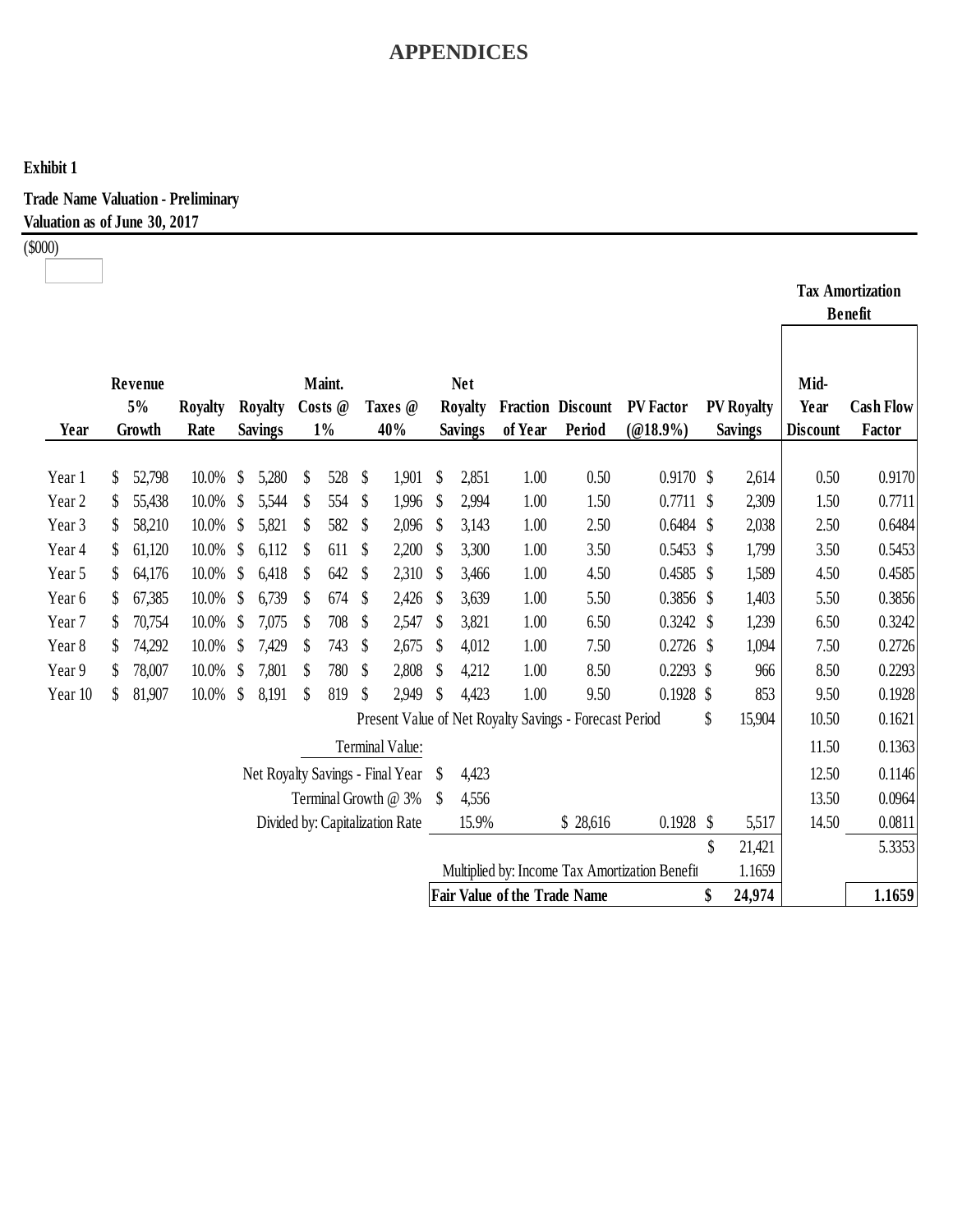### **Exhibit 2 WARA Analysis - Preliminary**

| Asset                          | Value<br>$(\$000)$ | $\%$    | <b>Initial</b><br>Rate | Intangible<br>Premium | Adjusted<br>Rate | <b>WARA</b> |
|--------------------------------|--------------------|---------|------------------------|-----------------------|------------------|-------------|
| Net Working Capital            | \$1,590            | 1.3%    | 9.5%                   |                       | 9.5%             | 0.1%        |
| <b>Tangible Assets</b>         | 43,000             | 34.5%   | 6.0%                   |                       | 6.0%             | 2.1%        |
| Backlog                        | 1,500              | 1.2%    | 13.9%                  | 0.0%                  | 13.9%            | 0.2%        |
| <b>Customer Relationships</b>  | 31,731             | 25.5%   | 13.9%                  | 4.0%                  | 17.9%            | 4.6%        |
| <b>Trade Name</b>              | 24,974             | 20.1%   | 13.9%                  | $5.0\%$               | 18.9%            | 3.8%        |
| Technology                     | 4,051              | 3.3%    | 13.9%                  | 6.0%                  | 19.9%            | 0.6%        |
| Research & Development         | 1,500              | 1.2%    | 13.9%                  | 8.0%                  | 21.9%            | 0.3%        |
| Non-Compete                    | 20                 | $0.0\%$ | 13.9%                  | 8.0%                  | 21.9%            | $0.0\%$     |
| Assembled Workforce (Goodwill) | 10,450             | 8.4%    | 13.9%                  | $0.0\%$               | 13.9%            | 1.2%        |
| Goodwill                       | 5,684              | 4.6%    | 13.9%                  | 10.0%                 | 23.9%            | 1.1%        |
|                                | \$124,500          | 100.0%  |                        |                       |                  | 13.9%       |

|                         |        |         | After-    |                  |        |            |
|-------------------------|--------|---------|-----------|------------------|--------|------------|
|                         |        |         | tax       |                  |        |            |
|                         |        | Pre-tax | Rate      |                  |        | <b>ROA</b> |
| <b>Invested Capital</b> | Weight | Rate    | $(1*0.6)$ | Return on Assets |        | Contrib.   |
| Debt                    | 50%    | 9.5%    | 5.70%     | Monetary         | 1.3%   | 0.2%       |
| Equity                  | 50%    | 36.9%   | 22.1%     | Tangible         | 34.5%  | 4.8%       |
|                         |        | 23.2%   | 13.9%     | Intangible       | 64.2%  | 8.9%       |
|                         |        |         |           | Total            | 100.0% | 13.9%      |

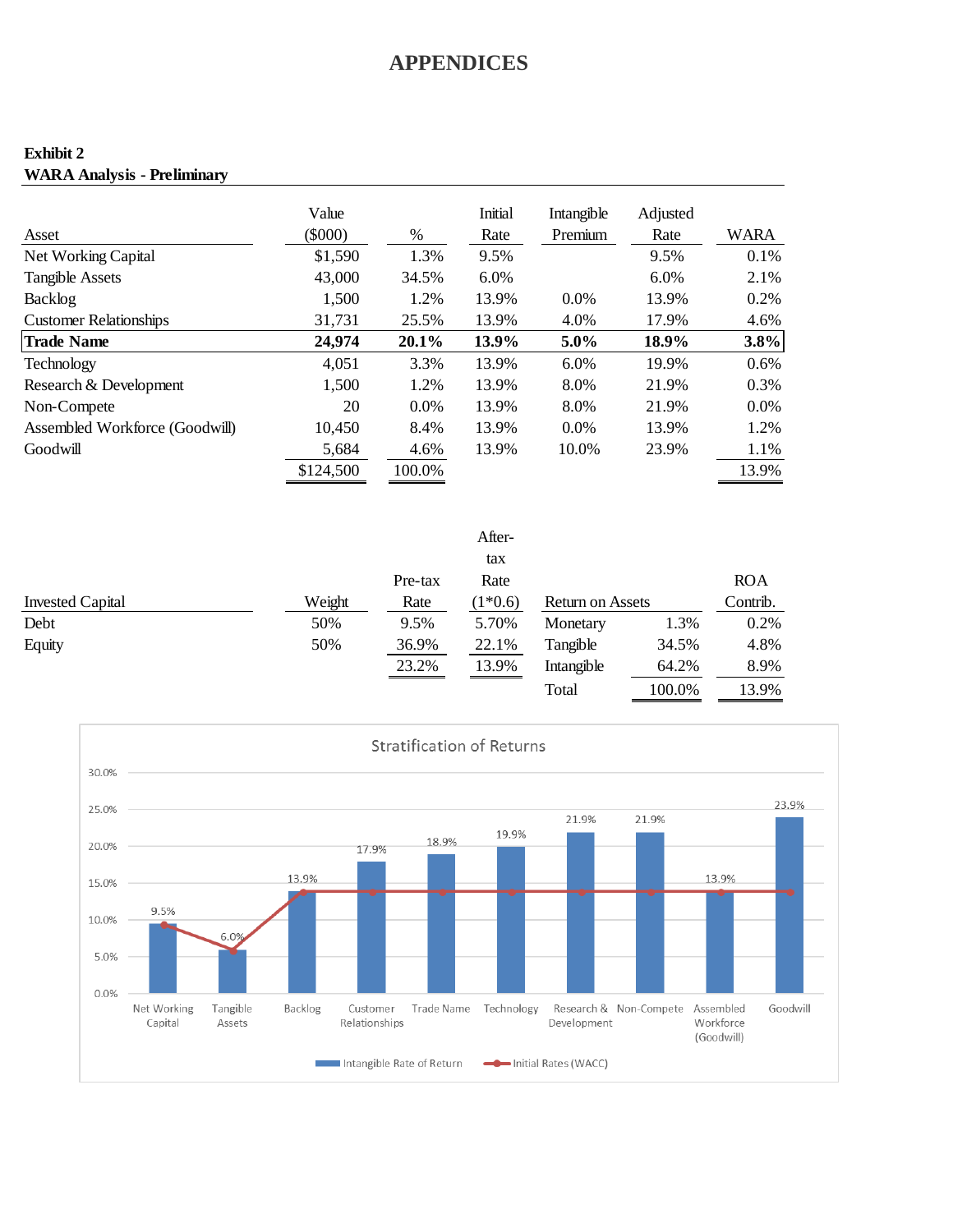## **Exhibit 3**

**Trade Name Valuation - Revised Valuation as of June 30, 2017**

(\$000)

|                   |    |                         |                        |                           |                                  |                           |                            |                   |                                     |                           |                                                |                                                        |                           |                                                |               |                                     |                                 | Tax Amortization<br><b>Benefit</b> |
|-------------------|----|-------------------------|------------------------|---------------------------|----------------------------------|---------------------------|----------------------------|-------------------|-------------------------------------|---------------------------|------------------------------------------------|--------------------------------------------------------|---------------------------|------------------------------------------------|---------------|-------------------------------------|---------------------------------|------------------------------------|
| Year              |    | Revenue<br>5%<br>Growth | <b>Royalty</b><br>Rate |                           | <b>Royalty</b><br><b>Savings</b> |                           | Maint.<br>Costs @<br>$1\%$ |                   | Taxes @<br>40%                      |                           | <b>Net</b><br><b>Royalty</b><br><b>Savings</b> | Fraction<br>of Year                                    | <b>Discount</b><br>Period | <b>PV Factor</b><br>$(@16.9\%)$                |               | <b>PV Royalty</b><br><b>Savings</b> | Mid-<br>Year<br><b>Discount</b> | <b>Cash Flow</b><br>Factor         |
| Year 1            | S  | 52,798                  | 10.0%                  | \$                        | 5,280                            | $\boldsymbol{\mathsf{S}}$ | 528                        | \$                | 1,901                               | $\boldsymbol{\mathsf{S}}$ | 2,851                                          | 1.00                                                   | 0.50                      | $0.9248$ \$                                    |               | 2,637                               | 0.50                            | 0.9248                             |
| Year <sub>2</sub> | \$ | 55,438                  | 10.0%                  | \$                        | 5,544                            | \$                        | 554                        | \$                | 1,996                               | $\boldsymbol{\mathsf{S}}$ | 2,994                                          | 1.00                                                   | 1.50                      | 0.7910                                         | $\mathcal{S}$ | 2,368                               | 1.50                            | 0.7910                             |
| Year 3            | \$ | 58,210                  | 10.0%                  | \$                        | 5,821                            | \$                        | 582                        | \$                | 2,096                               | \$                        | 3,143                                          | 1.00                                                   | 2.50                      | 0.6765                                         | $\mathcal{S}$ | 2,126                               | 2.50                            | 0.6765                             |
| Year 4            | S  | 61,120                  | 10.0%                  | \$                        | 6,112                            | S                         | 611                        | \$                | 2,200                               | <sup>\$</sup>             | 3,300                                          | 1.00                                                   | 3.50                      | $0.5786$ \$                                    |               | 1,909                               | 3.50                            | 0.5786                             |
| Year 5            | \$ | 64,176                  | 10.0%                  | $\boldsymbol{\mathsf{S}}$ | 6,418                            | S                         | 642                        | \$                | 2,310                               | <sup>\$</sup>             | 3,466                                          | 1.00                                                   | 4.50                      | 0.4949                                         | $\mathcal{S}$ | 1,715                               | 4.50                            | 0.4949                             |
| Year 6            | \$ | 67,385                  | 10.0%                  | $\boldsymbol{\mathsf{S}}$ | 6,739                            | \$                        | 674                        | \$                | 2,426                               | <sup>\$</sup>             | 3,639                                          | 1.00                                                   | 5.50                      | 0.4233                                         | $\mathcal{S}$ | 1,540                               | 5.50                            | 0.4233                             |
| Year 7            | S  | 70,754                  | 10.0%                  | <sup>S</sup>              | 7,075                            | S                         | 708                        | \$                | 2,547                               | S                         | 3,821                                          | 1.00                                                   | 6.50                      | 0.3620                                         | <sup>\$</sup> | 1,383                               | 6.50                            | 0.3620                             |
| Year 8            | \$ | 74,292                  | 10.0%                  | $\boldsymbol{\mathsf{S}}$ | 7,429                            | $\boldsymbol{\mathsf{S}}$ | 743                        | \$                | 2,675                               | $\mathcal{S}$             | 4,012                                          | 1.00                                                   | 7.50                      | $0.3096$ \$                                    |               | 1,242                               | 7.50                            | 0.3096                             |
| Year 9            | \$ | 78,007                  | 10.0%                  | $\boldsymbol{\mathsf{S}}$ | 7,801                            | S                         | 780                        | \$                | 2,808                               | $\boldsymbol{\mathsf{S}}$ | 4,212                                          | 1.00                                                   | 8.50                      | 0.2648                                         | S             | 1,115                               | 8.50                            | 0.2648                             |
| Year 10           | \$ | 81,907                  | 10.0%                  | \$                        | 8,191                            | $\mathcal{S}$             | 819                        | $\boldsymbol{\S}$ | 2,949                               | $\boldsymbol{\S}$         | 4,423                                          | 1.00                                                   | 9.50                      | 0.2265                                         | \$            | 1,002                               | 9.50                            | 0.2265                             |
|                   |    |                         |                        |                           |                                  |                           |                            |                   |                                     |                           |                                                | Present Value of Net Royalty Savings - Forecast Period |                           |                                                | \$            | 17,037                              | 10.50                           | 0.1937                             |
|                   |    |                         |                        |                           |                                  |                           |                            |                   | Terminal Value:                     |                           |                                                |                                                        |                           |                                                |               |                                     | 11.50                           | 0.1657                             |
|                   |    |                         |                        |                           |                                  |                           |                            |                   | Net Royalty Savings - Final Year \$ |                           | 4,423                                          |                                                        |                           |                                                |               |                                     | 12.50                           | 0.1417                             |
|                   |    |                         |                        |                           |                                  |                           |                            |                   | Terminal Growth @ 3%                | <sup>\$</sup>             | 4,556                                          |                                                        |                           |                                                |               |                                     | 13.50                           | 0.1212                             |
|                   |    |                         |                        |                           |                                  |                           |                            |                   | Divided by: Capitalization Rate     |                           | 13.9%                                          |                                                        | \$<br>32,728              | 0.2265                                         | $\mathcal{S}$ | 7,413                               | 14.50                           | 0.1037                             |
|                   |    |                         |                        |                           |                                  |                           |                            |                   |                                     |                           |                                                |                                                        |                           |                                                | \$            | 24,450                              |                                 | 5.7780                             |
|                   |    |                         |                        |                           |                                  |                           |                            |                   |                                     |                           |                                                |                                                        |                           | Multiplied by: Income Tax Amortization Benefit |               | 1.1821                              |                                 |                                    |
|                   |    |                         |                        |                           |                                  |                           |                            |                   |                                     |                           |                                                | <b>Fair Value of the Trade Name</b>                    |                           |                                                | \$            | 28,903                              |                                 | 1.1821                             |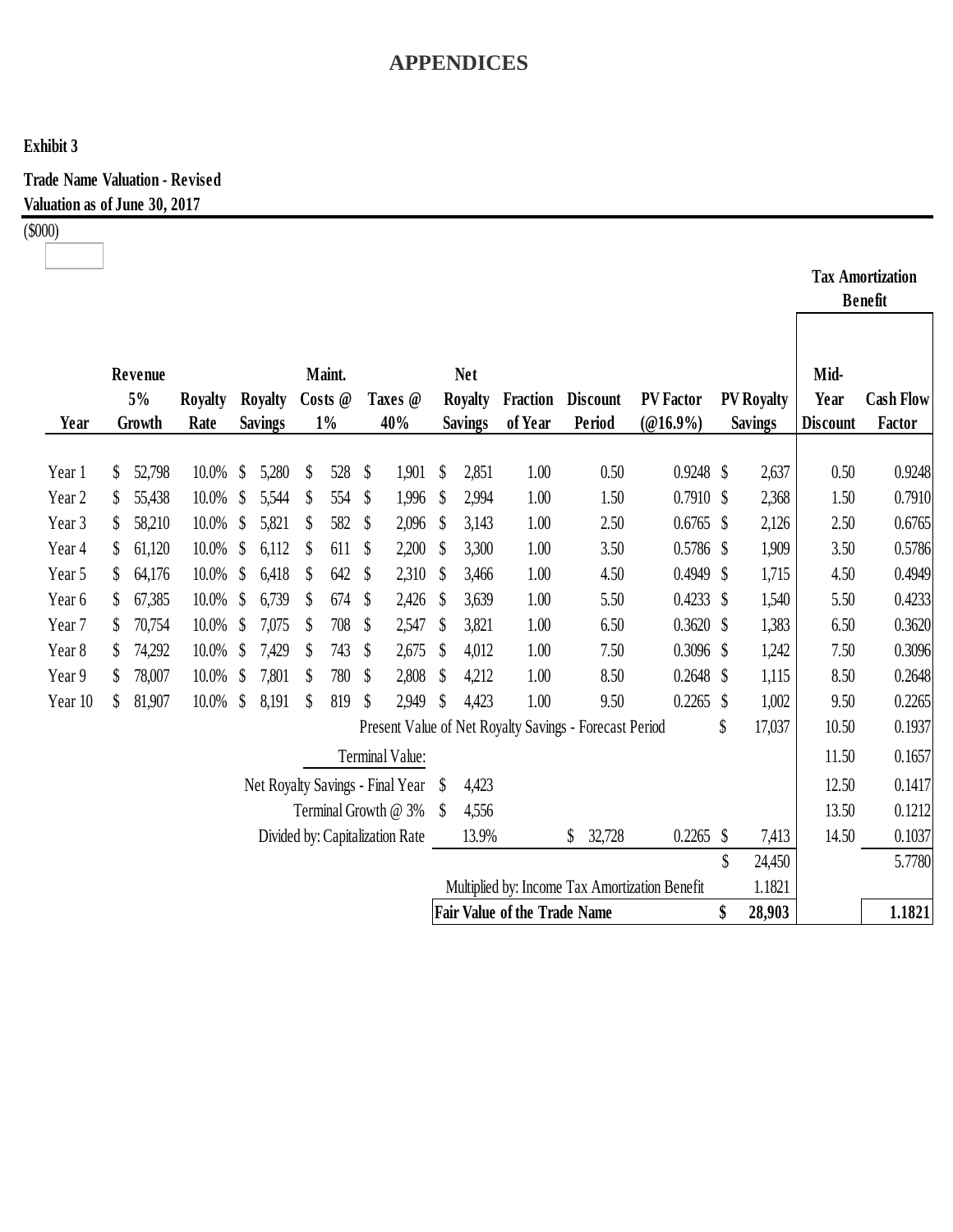### **Exhibit 4 WARA Analysis - Revised**

|                                | Value      |        | Initial | Intangible | Adjusted |       |
|--------------------------------|------------|--------|---------|------------|----------|-------|
| Asset                          | $($ \$000) | %      | Rate    | Premium    | Rate     | WARA  |
| Net Working Capital            | \$1,590    | 1.3%   | 9.5%    |            | 9.5%     | 0.1%  |
| <b>Tangible Assets</b>         | 43,000     | 34.5%  | $6.0\%$ |            | 6.0%     | 2.1%  |
| Backlog                        | 1,500      | 1.2%   | 13.9%   | $0.0\%$    | 13.9%    | 0.2%  |
| <b>Trade Name</b>              | 28,903     | 23.2%  | 13.9%   | 3.0%       | 16.9%    | 3.9%  |
| <b>Customer Relationships</b>  | 28,241     | 22.7%  | 13.9%   | 6.0%       | 19.9%    | 4.5%  |
| Technology                     | 4,051      | 3.3%   | 13.9%   | 6.0%       | 19.9%    | 0.6%  |
| Research & Development         | 1,500      | 1.2%   | 13.9%   | 8.0%       | 21.9%    | 0.3%  |
| Non-Compete                    | 20         | 0.0%   | 13.9%   | 8.0%       | 21.9%    | 0.0%  |
| Assembled Workforce (Goodwill) | 10.450     | 8.4%   | 13.9%   | $0.0\%$    | 13.9%    | 1.2%  |
| Goodwill                       | 5,245      | 4.2%   | 13.9%   | 10.0%      | 23.9%    | 1.0%  |
|                                | \$124,500  | 100.0% |         |            |          | 13.9% |

|                         |        |         | After-    |                         |        |            |
|-------------------------|--------|---------|-----------|-------------------------|--------|------------|
|                         |        |         | tax       |                         |        |            |
|                         |        | Pre-tax | Rate      |                         |        | <b>ROA</b> |
| <b>Invested Capital</b> | Weight | Rate    | $(1*0.6)$ | <b>Return on Assets</b> |        | Contrib.   |
| Debt                    | 50%    | 9.5%    | 5.70%     | Monetary                | 1.3%   | 0.2%       |
| Equity                  | 50%    | 36.9%   | 22.1%     | Tangible                | 34.5%  | 4.8%       |
|                         |        | 23.2%   | 13.9%     | Intangible              | 64.2%  | 8.9%       |
|                         |        |         |           | Total                   | 100.0% | 13.9%      |

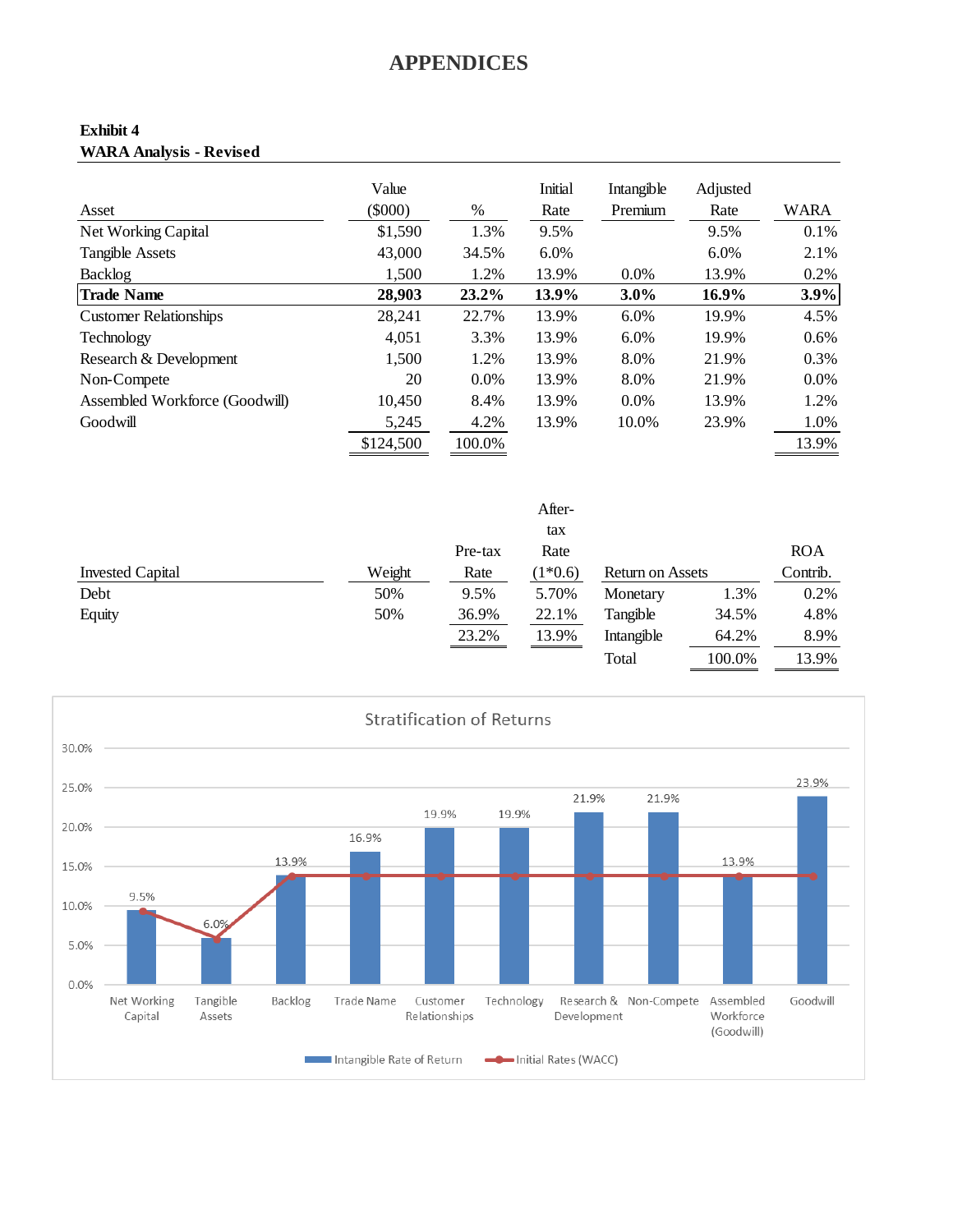## **Exhibit 5**

**Trade Name Valuation - Recommended Valuation as of June 30, 2017**

(\$000)  $\overline{\phantom{a}}$ 

|                                                          |                                    |                         |                        |               |                                  |    |                            |              |                 |                           |                                                |                                                        |                           |                              |               |                                     |                                 | <b>Tax Amortization</b><br><b>Benefit</b> |
|----------------------------------------------------------|------------------------------------|-------------------------|------------------------|---------------|----------------------------------|----|----------------------------|--------------|-----------------|---------------------------|------------------------------------------------|--------------------------------------------------------|---------------------------|------------------------------|---------------|-------------------------------------|---------------------------------|-------------------------------------------|
| Year                                                     |                                    | Revenue<br>5%<br>Growth | <b>Royalty</b><br>Rate |               | <b>Royalty</b><br><b>Savings</b> |    | Maint.<br>Costs @<br>$1\%$ |              | Taxes @<br>40%  |                           | <b>Net</b><br><b>Royalty</b><br><b>Savings</b> | <b>Fraction</b><br>of Year                             | <b>Discount</b><br>Period | <b>PV Factor</b><br>(@16.7%) |               | <b>PV Royalty</b><br><b>Savings</b> | Mid-<br>Year<br><b>Discount</b> | <b>Cash Flow</b><br>Factor                |
| Year 1                                                   | S                                  | 52,798                  | 10.0%                  | $\mathcal{S}$ | 5,280                            | \$ | 528                        | \$           | 1,901           | $\boldsymbol{\mathsf{S}}$ | 2,851                                          | 1.00                                                   | 0.50                      | $0.9257$ \$                  |               | 2,639                               | 0.50                            | 0.9257                                    |
| Year 2                                                   | \$                                 | 55,438                  | 10.0%                  | \$            | 5,544                            | \$ | 554                        | \$           | 1,996           | $\boldsymbol{\mathsf{S}}$ | 2,994                                          | 1.00                                                   | 1.50                      | 0.7932                       | $\mathcal{S}$ | 2,375                               | 1.50                            | 0.7932                                    |
| Year 3                                                   | S                                  | 58,210                  | 10.0%                  | $\mathcal{S}$ | 5,821                            | S  | 582                        | \$           | 2,096           | S                         | 3,143                                          | 1.00                                                   | 2.50                      | 0.6797                       | S             | 2,136                               | 2.50                            | 0.6797                                    |
| Year 4                                                   | \$                                 | 61,120                  | 10.0%                  | \$            | 6,112                            | S  | 611                        | $\mathbb{S}$ | 2,200           | S                         | 3,300                                          | 1.00                                                   | 3.50                      | 0.5825                       | S             | 1,922                               | 3.50                            | 0.5825                                    |
| Year 5                                                   | \$                                 | 64,176                  | 10.0%                  | $\mathcal{S}$ | 6,418                            | \$ | 642                        | \$           | 2,310           | -S                        | 3,466                                          | 1.00                                                   | 4.50                      | $0.4991$ \$                  |               | 1,730                               | 4.50                            | 0.4991                                    |
| Year 6                                                   | \$                                 | 67,385                  | 10.0%                  | $\mathcal{S}$ | 6,739                            | \$ | 674                        | \$           | 2,426           | $\mathcal{S}$             | 3,639                                          | 1.00                                                   | 5.50                      | 0.4277                       | $\mathbb{S}$  | 1,556                               | 5.50                            | 0.4277                                    |
| Year 7                                                   | \$                                 | 70,754                  | 10.0%                  | \$            | 7,075                            | \$ | 708                        | \$           | 2,547           | \$                        | 3,821                                          | 1.00                                                   | 6.50                      | 0.3665                       | S             | 1,400                               | 6.50                            | 0.3665                                    |
| Year 8                                                   | \$                                 | 74,292                  | 10.0%                  | S             | 7,429                            | \$ | 743                        | \$           | 2,675           | S                         | 4,012                                          | 1.00                                                   | 7.50                      | 0.3140                       | S             | 1,260                               | 7.50                            | 0.3140                                    |
| Year 9                                                   | \$                                 | 78,007                  | 10.0%                  | \$            | 7,801                            | \$ | 780                        | \$           | 2,808           | $\mathbb{S}$              | 4,212                                          | 1.00                                                   | 8.50                      | $0.2691$ \$                  |               | 1,133                               | 8.50                            | 0.2691                                    |
| Year 10                                                  | \$                                 | 81,907                  | 10.0%                  | $\mathbb{S}$  | 8,191                            | \$ | 819                        | \$           | 2,949           | \$                        | 4,423                                          | 1.00                                                   | 9.50                      | $0.2306$ \$                  |               | 1,020                               | 9.50                            | 0.2306                                    |
|                                                          |                                    |                         |                        |               |                                  |    |                            |              |                 |                           |                                                | Present Value of Net Royalty Savings - Forecast Period |                           |                              | \$            | 17,171                              | 10.50                           | 0.1976                                    |
|                                                          |                                    |                         |                        |               |                                  |    |                            |              | Terminal Value: |                           |                                                |                                                        |                           |                              |               |                                     | 11.50                           | 0.1693                                    |
| Net Royalty Savings - Final Year                         |                                    |                         |                        |               |                                  |    |                            | S            | 4,423           |                           |                                                |                                                        |                           |                              | 12.50         | 0.1451                              |                                 |                                           |
| Terminal Growth @ 3%                                     |                                    |                         |                        |               |                                  |    | -S                         | 4,556        |                 |                           |                                                |                                                        |                           | 13.50                        | 0.1243        |                                     |                                 |                                           |
|                                                          | Divided by: Capitalization Rate    |                         |                        |               |                                  |    |                            | 13.7%        |                 | \$<br>33,255              | $0.2306$ \$                                    |                                                        | 7,669                     | 14.50                        | 0.1065        |                                     |                                 |                                           |
|                                                          |                                    |                         |                        |               |                                  |    |                            |              |                 |                           |                                                |                                                        |                           |                              | \$            | 24,840                              |                                 | 5.8310                                    |
| 1.1841<br>Multiplied by: Income Tax Amortization Benefit |                                    |                         |                        |               |                                  |    |                            |              |                 |                           |                                                |                                                        |                           |                              |               |                                     |                                 |                                           |
|                                                          | Fair Value of the Trade Name<br>\$ |                         |                        |               |                                  |    |                            |              |                 |                           | 29,413                                         |                                                        | 1.1841                    |                              |               |                                     |                                 |                                           |